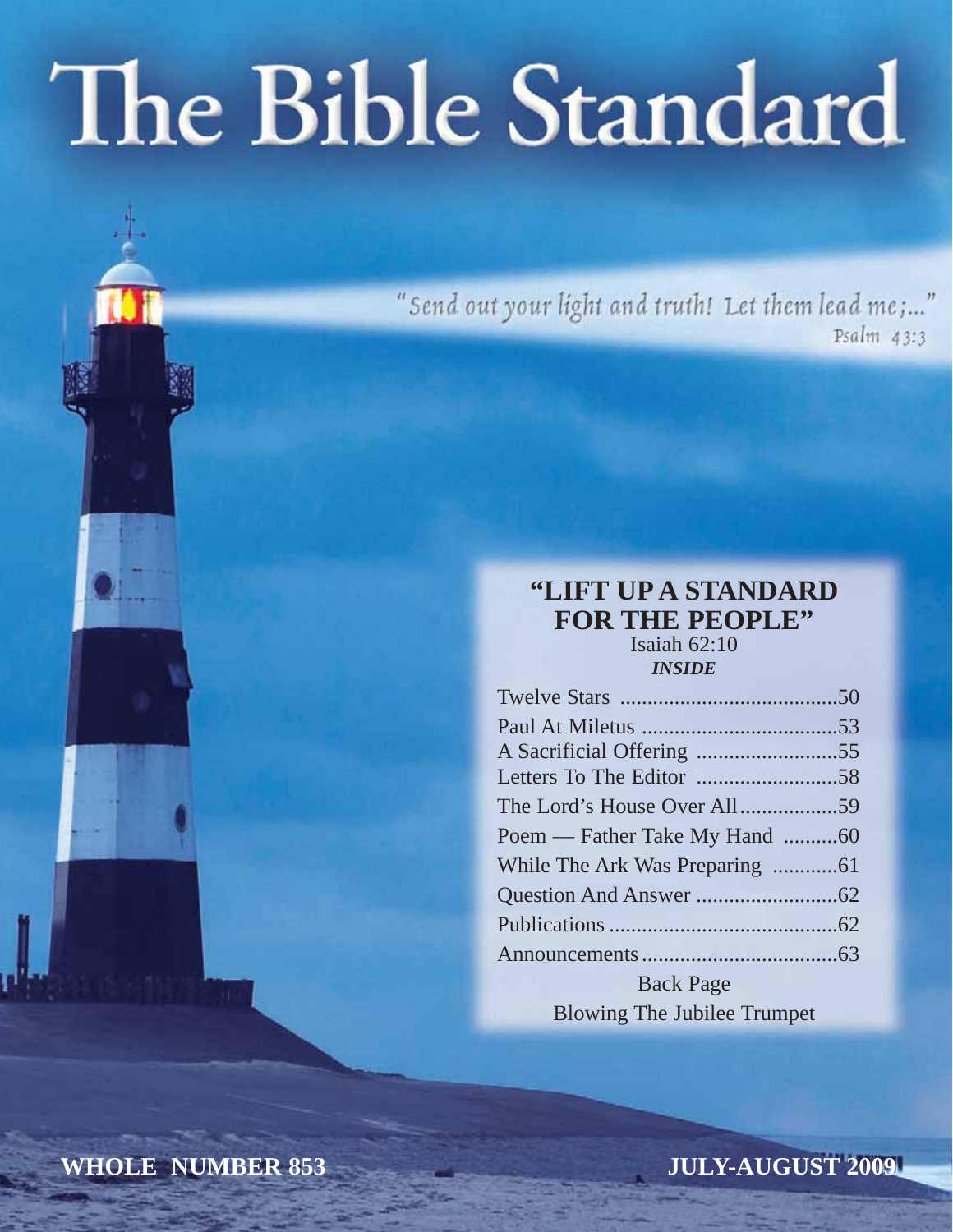

For centuries past there has been a class of men in the world who have been claiming to be apostles, but who are not apostles, according to our text. The Bible shows us unmistakably that God never purposed more than the Twelve Apostles of the Lamb. Let us refresh our memories on this point: Our Lord Jesus said to the Twelve, "Assuredly I say to you, that in the regeneration, when the Son of Man sits on the throne of His glory, you who have followed Me will also sit on twelve thrones, judging the twelve tribes of Israel" (Matt. 19: 28). There were to be only twelve Apostolic thrones, no more. Again, in Revelation 12: 1, the Church is shown as a woman clothed with the sun (the Gospel), having the moon (the Jewish Law) under her feet, and having on her head a crown of TWELVE STARS (her Divinely appointed, inspired teachers). We see that there were only twelve of these stars authorized by God, St. Paul taking the place of Judas.

We remind you of another picture of this matter, given by our Lord Jesus to John the Revelator. In Revelation 21: 1-5, 9-27, the glorified Church is pictured as coming down from Heaven to begin her great work of blessing the world. Note particularly that "the wall of the city had twelve foundations, and on them were the names of the Twelve Apostles of the Lamb" (Rev. 21: 14). This glorified Church is clearly shown as having twelve and only "twelve foundations, and in them the names of the Twelve Apostles of the Lamb."

So we see that it is through some very serious wrongs that our Roman Catholic, Greek Catholic, and Church of England people have bishops claiming to be apostles. Such claims are without authority and unscriptural.

#### **GOD'S WORD**

Jesus says that those who make claims of being apostles when they are not, are lying. We are not to follow what the errors and customs of the past centuries have taught us, but what the Lord Jesus Himself says. He is the authority. We have a measure of sympathy for these gentlemen who

have been appointed to certain positions and have been taught for centuries that they were apostles, like the original Twelve appointed by our Lord, having the same inspiration and speaking with the same authority. We have sympathy for them in that they are sadly deluded, but we should remember what Jesus said and to take the right viewpoint: "You have tested those who say they are apostles and are not, and have found them liars." We are not speaking uncharitably for this is the Lord's Word. "The prophet who has a dream, let him tell a dream; and he who has My Word, let him speak My Word faithfully" (Jer. 23: 28). If we hold back for fear of man, we shall share in the sin of adding to the Scriptures Rev. 22: 18, 19.

The great claims once made have been discarded, or at least this class does not attempt to speak with the authority of former days; for people are becoming more enlightened and such claims would appear absurd. Yet they still claim that they are the only ones who have the right to authorize any to preach, that if they do not ordain a man, he has no right to speak in the name of the Lord at all. They claim this right because they are, so called, "Apostolic Bishops." They are, however, not pressing even this claim with the former vigor. Other church leaders inquire: "Why do you stand aloof from us?" They do not quite like to tell fully their reasons. They hesitate to say, "We are the Church; we are the apostles; and you have no right to preach unless we ordain you." They are in a somewhat vacillating condition today.

#### **CLERGY DEPENDENT**

These claims of Apostolic Succession in the past got the church into trouble and confusion from which they have not yet recovered. The great bulk of Christian people are still bewildered. Beginning about the year 313 A.D., this doctrine of Apostolic Succession had been growing. The bishops were beginning to "lord it over God's heritage." This lording came in very gradually, as such things

**THE BIBLE STANDARD—(ISSN: 1556-8555)** Publisher, the **Laymen's Home Missionary Movement—Bible Standard Ministries**, 1156 St. Matthews Road, Chester Springs, PA, 19425-2700, U.S.A. **Editor,** Ralph M. Herzig. Periodicals Postage paid at Kutztown, PA. **Postmaster:** Send address corrections to The Bible Standard, 1156 St. Matthews Road, Chester Springs, PA, 19425-2700; **Rates: One year's subscription**—\$12.00 (6 issues); single issues—\$2.50 each. **Web Site:** *www.biblestandard.com*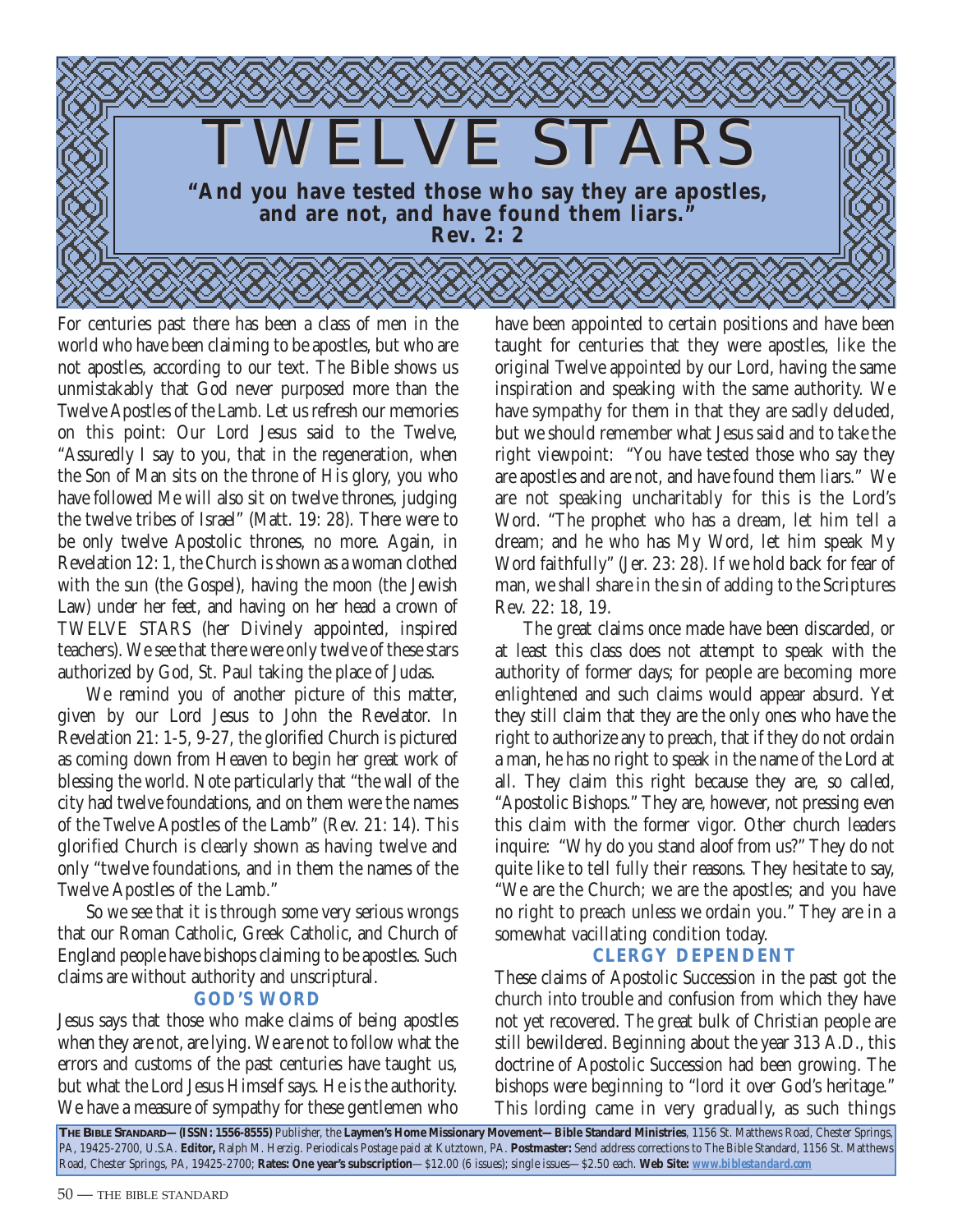generally do, and were associated later with the declaration that the people were the "laity," and that the Church was the "clergy." All had the general thought that the bishops were apostles and had their authority from the Lord.

We are to remember that until a few centuries ago copies of the Bible were so scarce that a Bible was really worth a fortune, because Bibles had to be hand scribed by pen, by scholars, of whom there were very few. They had to be printed upon fine vellum parchment, as printing presses and paper were not then invented. There were very few who had Bibles or who could even read at that time. Under such conditions the people were dependent upon the church. When these began to claim that they were apostolic bishops, they gave the people to understand that they alone had received authority from God to read and interpret the Scriptures.

Jesus said to the Twelve Apostles that whatsoever they should bind on earth should be bound in Heaven, and that whatsoever they should loose on earth should be so considered in Heaven. Their writings were especially supervised by the Lord and their doctrinal utterances inspired. (2 Cor. 12: 7; Gal. 1: 11, 12). St. Paul assures us that "the Word of God is sufficient, that the man of God may be perfect, thoroughly furnished unto every good work" (2 Tim. 3: 16, 17). So we need no further doctrinal utterances, no more apostles than the original Twelve—the Apostle Paul by the Lord's choice taking Judas' place. Since the advent of printing and since the close of the 1,260 symbolic days— 1,260 years—of Papal persecution, Bibles have been printed and distributed far and wide by Bible Societies, and education has become general. Today Bibles are everywhere and inexpensive, so that all can read.

#### **THE NICENE CREED**

Let us go back to the year 325 A.D. By that time the bishops in the church were claiming apostolic authority. They set themselves forth as the living apostles, whose teachings were the voice of God. But those "apostles" did not agree among themselves, as did the early Apostles, the real Apostles; for when we read the writings of the Apostles appointed by our Lord, we find that they all agree. A change came about in the year 325 A.D.; when a positive stand was taken as to belief. The Council of Nicaea was called by Emperor Constantine. He was apparently a worldly-wise man, and thought he could make a good stroke of policy by joining in with the Christians, who were coming to the fore all over the Empire.

The Emperor was not baptized until the day of his death. He merely professed Christianity for policy's sake. In the year 325 A.D., Constantine sent out a call

throughout the Empire to the bishops of the churches to come to the city of Nicaea for a general convention, offering to pay all expenses. About 384 bishops came together—far from the entire number. This conference was the first of what was called an Ecumenical Church Council. This was claimed to be a meeting of apostles. The Emperor, noting that there was disagreement as to doctrine, and supposing that the bishops were fully authorized, as they claimed, he made the proposition to them that they agree among themselves as to what were the correct, orthodox doctrines, and that thereafter whatever was taught by any that was different from these doctrines should be heterodox—heresy. He proposed to join the church, with the understanding that they were to mutually support each other; then the pagan peoples would flock into the church by hordes. The Emperor would back up their doctrines and punish all heretics.

In this way the Nicene Creed, the first of the great creeds, was formulated—by these self-appointed apostolic bishops. So between the bishops and the Emperor, a heavy hand was laid upon the people, who were uneducated; the Church leaders had them largely at their mercy. That was the end of Bible study; there was no more use for the Bible. They were to follow the Nicene Creed. They had apostles inspired by God right with them, who could teach them all they needed to know.

#### **BIBLE REINSTATED**

From 325 A.D. to 1525 A.D. (twelve hundred years), the Bible was an unknown Book to the common people. In the year 1526, Professor Tyndale, a scholarly Christian man, not satisfied with the teachings of the church bishops, translated the Greek New Testament into English, that the people might know the true teachings of Jesus and His Apostles. He was compelled to go to Germany to get his translation printed because of the opposition of the English bishops. The Testaments were then imported to London. The people were anxious to get them. It was proposed that Bible classes be started and educated men employed to read to the people.

What did the bishops then do? They heard about the movement, and they bought up the entire edition and burned the books in front of St. Paul's Cathedral. The spot is marked to this day. And these were Protestant bishops of the Church of England! They were worldly-wise men and knew what would be the effect if the people learned of the real teachings of the Bible. Their own power and influence would soon be gone. The people would soon be asking uncomfortable questions. Tyndale later suffered martyrdom.

For forty years the people complained, wondering why the Bible had been taken from them. Finally the bishops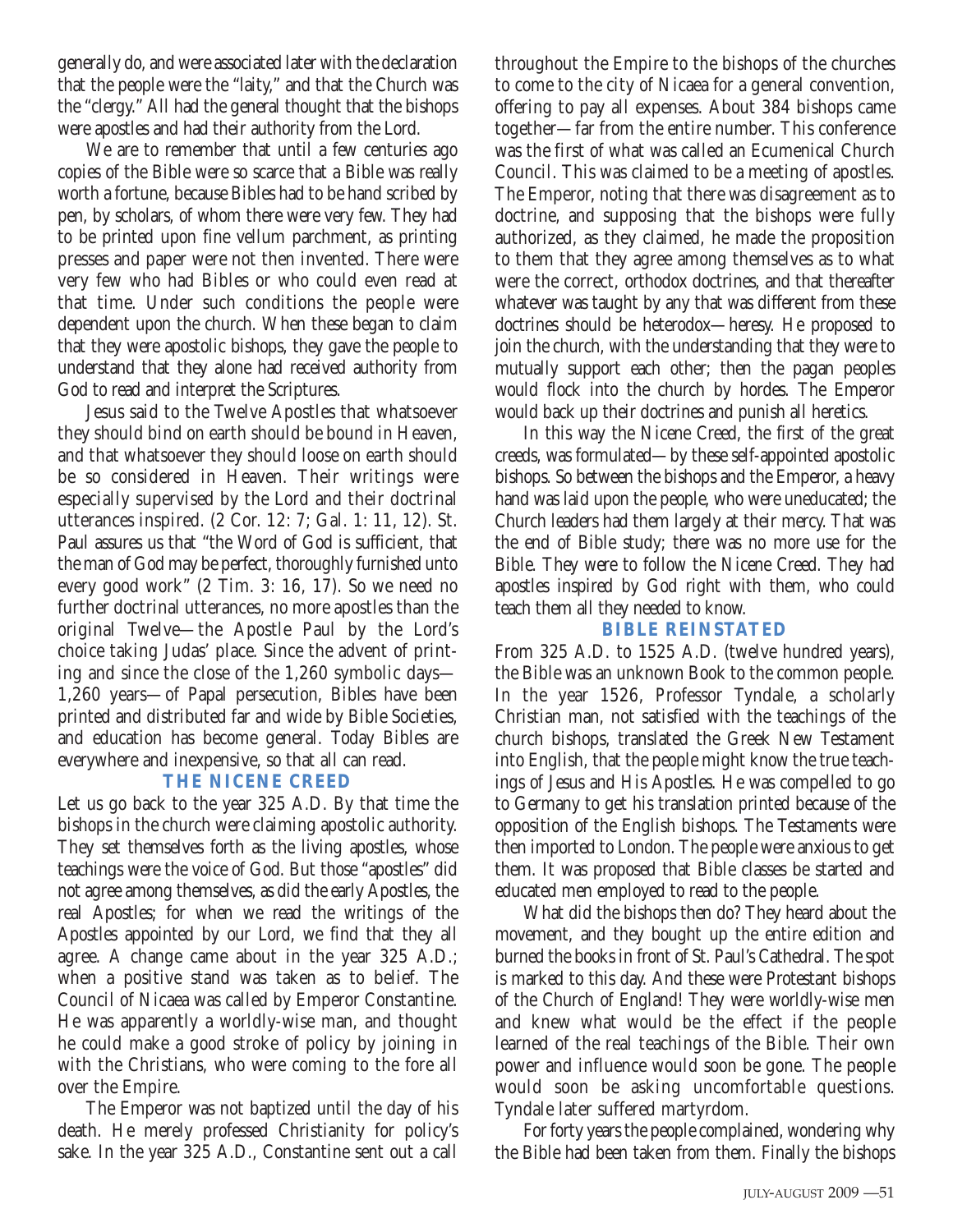concluded that policy demanded that they let them have the Bible. So they produced a special edition, which they called "The Bishops' Bible." This they gave to the people, warning them of the danger of giving it any other interpretation than that given by the bishops, assuring them that eternal torment awaited them otherwise. The Catholic bishops were then practically forced to do likewise, and they issued the Douay Version for Catholics, giving their people the same warnings. As a result the influence of the Bible was largely nullified.

But the Bible could not be fully put down. Later, the entire Scriptures were translated into the various tongues of the people. After the beginning of the nineteenth century education began to be much more general, and Bible Societies (*Mary Jones and Her Bible* \$6.00) sprang up. People began to read for themselves as never before. Since then superstition has been gradually breaking down, and people dare to think. Some are still fettered by superstition, but the number is lessening. These creeds are so absurd that no intelligent minister, we believe, would think of defending the creed of his own denomination.

#### **THE GREAT FALLING AWAY**

It is the teaching of the Roman Catholic Church that all of their own people are to go to Purgatory at death. No Catholic expects to go to Heaven. They must first have certain experiences in Purgatorial tortures to fit them for Heaven. To be a heretic, from the Catholic standpoint, is to commit the worst of crimes. Heretics are bound, not for Purgatory, but for eternal torment according to the Catholic belief. So a devout Catholic has great fears of being a heretic. How much trouble all this nonsense has caused! The Bible foretold it all. The Apostle Paul declared that "many would depart from the faith, giving heed to seducing spirits and doctrines of devils." (1 Tim. 4: 1-3; Acts 20: 29, 30). It is upon these seducing spirits that we lay the blame—Satan and his fallen angels. We are not claiming that our Catholic and Episcopalian friends have intended to perpetrate a fraud, nor any of the others. But with the Apostle Paul we claim that they were deceived by the great Adversary. We are beginning to see that a God of Love would never have such a Plan for His creatures as is taught by the creeds. We are living in a day when more light than ever before is due upon God's Word. We are living at the dawning of the glorious New Dispensation. We are nearing the time when, according to the Bible, "all the blind eyes shall be opened and the deaf ears unstopped." Thank God!—Isa. 35: 5.

#### **ARMAGEDDON HERE**

The present general revolution, anarchy and unrest worldwide is the visual manifestation of the growing menace of the Armageddon of the Scriptures (Rev. 16:

> 16-20). It will eventuate in the complete overthrow of all the systems of error which have so long oppressed the people of God and deluded the world. All iniquity of every kind will go down. The glorious Kingdom of Messiah is in the offing and about to be set up in the earth, for the deliverance of the world and the establishment of permanent righteousness. We believe the present worldwide turmoil cannot last much longer until the Great Time of Trouble shall break out in all its fury (Dan. 12: 1). The nations are rapidly impoverishing themselves.

> The nations of the world are bankrupt; including large corporations, (Chrysler, General Motors, etc.) banks, insurance companies, financial groups.

Some individual states and provinces are to the point that they cannot meet their payrolls. Countries are scrambling to find ways to avert the disaster that is looming everywhere. For the last 100 years the battle cry has been "We must destroy and conquer," and this is where it has left us. We shall see how it will all end. We rely on the Bible. All these nations will soon pass away. There is not an autocratic kingdom left in all Europe.

None of the nations are truly Christian, as their course unmistakably shows. Every one has violated international law. They are willing to barter away millions of lives of their people for the paltry gain of a little more territory and commercial benefit. Selfishness is rampant. If violation of law is anarchy, then we already have anarchy among the nations. They are all under the domination of "the prince of this world"—Satan. The Bible declares what is soon to come—"every man's hand against his neighbor."

How thankful we are that while this awful trouble must come, because of men's and women's sin and

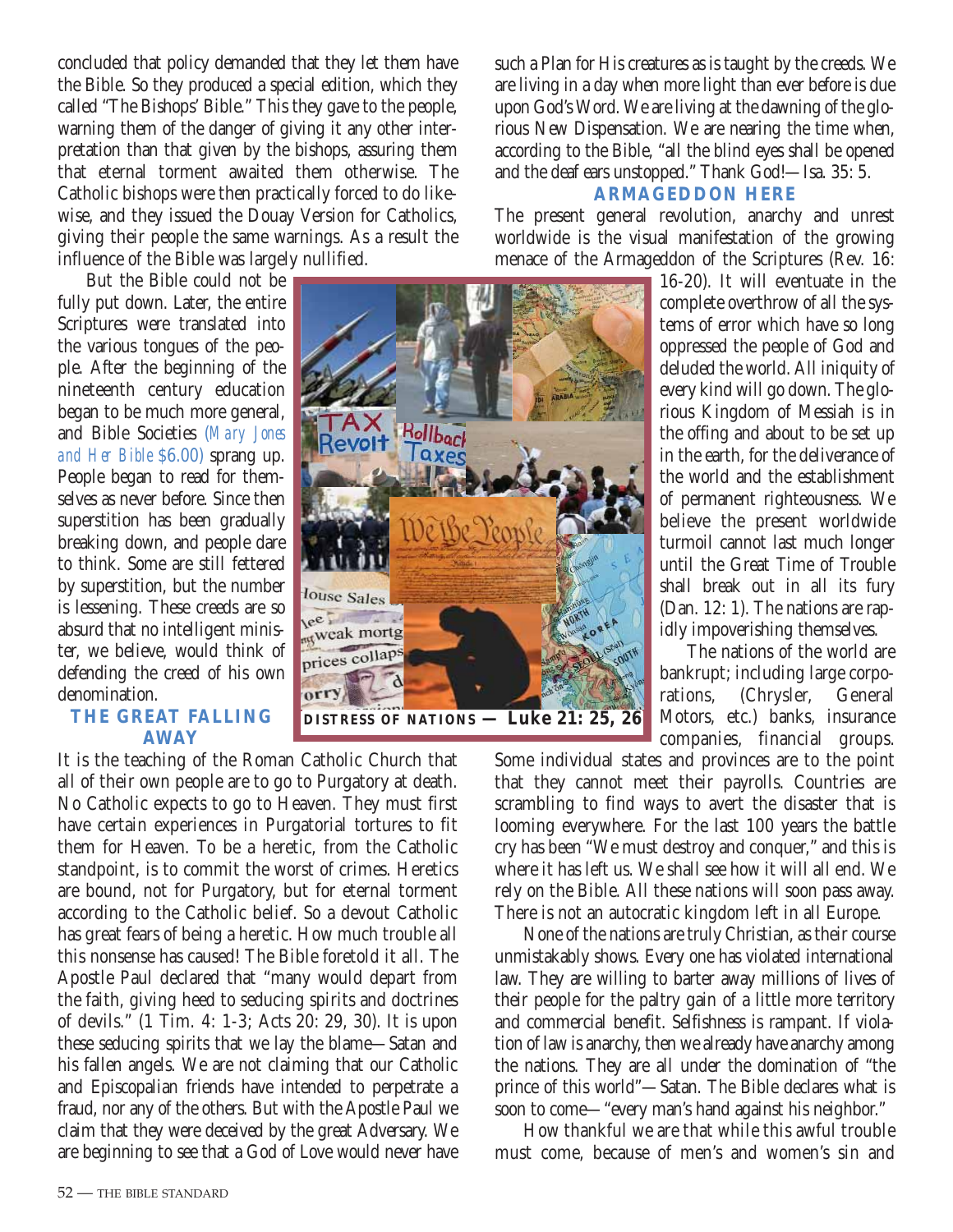selfishness, yet the Word of God points out that upon the ruins of the present order shall come the Kingdom of God's dear Son (Dan. 2: 44)! Man's extremity will be God's opportunity. The voice of Messiah shall be heard. He will command, "Peace, be still!" And the raging billows of human passion will be calmed, and all tumult will cease. He will bring order out of chaos. When humanity has reached the point of despair, deliverance will come; for then they will begin to cry to the Lord. He will then help them. God's Kingdom will assume full control of the affairs of the world, and will prove to be "the desire of all nations" (Hag.  $2: 7$ ).



**"***Remember your leaders, those who spoke to you the Word of God; and viewing attentively the result of their conduct, imitate their faith***"** HEBREWS 13: 7 – *Diaglott* ACTS 20: 22-35 **PAUL AT MILETUS T MILETUS**

We stand in awe before such an example of moral heroism as we find in the Apostle Paul: and the passage chosen for this lesson makes it specially manifest. As we follow him from city to city and mark his faithful labor and care, his patient endurance of persecution, his untiring devotion and zeal for the truth, his patience in instructing and bearing with the weak and ignorant, and all his sufferings for Christ's sake, and then hear him say, "None of these things move me," we feel that we are

indeed contemplating a sublime character.

To say that Paul was a remarkable man, a wonderful man, a grand man, gives no adequate conception of his character. Note how in every city, bonds and afflictions awaited him: mobs and stripes and imprisonment were his constant expectation. Then read his epistles and mark his fervency of spirit, his deep insight into the things of God, his care for the churches and his deep solicitude for their spiritual welfare, his earnest exhortations and his living example. Read till you are filled with the inspiration of his noble example and behold in him a miracle of Divine grace.

No ordinary hopes and ambitions could inspire such a life. His eye of faith was fixed on the things as yet not seen. He was a man of superior advantages and blessings, as well as of peculiar and almost unprecedented trials. "Like one born before the time" (1 Cor. 15: 8), he had seen the Lord in His glory and heard His gracious voice saying to him, "Saul, Saul, why are you persecuting me? it is hard for you to kick against the goad." It was unto him as Ananias said: "The God of our fathers has chosen you,



that you should know His will, and see that Just One, and hear the voice of His mouth. For you will be His witness to all men of what you have seen and heard" (Acts 22: 12 -16). In mental vision he had been "caught away to the third heaven" (to the Millennial reign of Christ), and had been granted a glimpse of the glory and blessedness of that reign of righteousness. Again and again he received special, individual encouragement from the Lord. In Corinth the Lord spoke to him by a vision, saying, "Do not be afraid, but speak and hold not your peace; for I am with you, and no man shall set on you to hurt you; for I have much people in this city"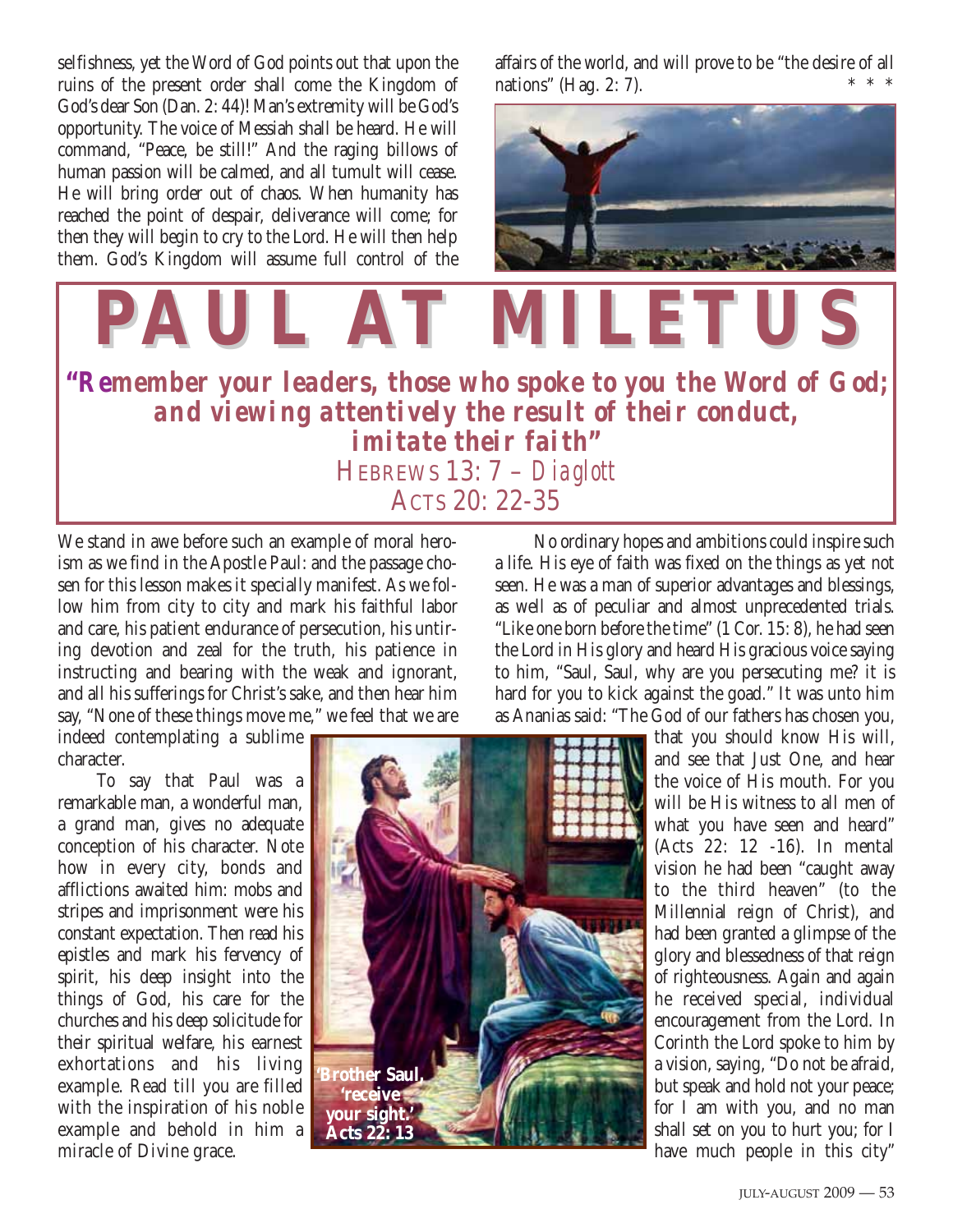(Acts 18: 9, 10). Again, in the midst of fierce persecution "the Lord stood by him, and said, 'Be of good cheer, Paul; for as you have testified of me in Jerusalem, so must you bear witness also at Rome'" (Acts 23: 11). And again, when in imminent danger of shipwreck, the angel of the Lord stood by him saying, "Do not be afraid, Paul, you must be brought before Caesar; and indeed, God has granted you all those who sail with you" (Acts 27: 23, 24). And the Lord constantly witnessed with him to the truth of the gospel, by miracles and signs which mightily convinced the people (Acts 19: 11, 12; 20: 9-12; 28: 3-6, 8, 9).

In view of these things, do we not truly say that Paul was a miracle of grace? He himself said, "I can do all things through Christ who strengthens me" (Phil. 4: 13); and that it was the power of Christ that rested on him (2 Cor. 12: 9, 10). The grace given was indeed sufficient for the heavy labors and incessant toil of this beloved witness of the Lord to us Gentiles. As we look upon his shining course, we see Christ in him; and reason says, if one who saw the Lord and heard His gracious voice, and who lived in such close and constant fellowship with Him was so inspired with hope and joy, and so nerved to cheerful endurance of hardship, pain and loss of every earthly treasure, the reward itself must indeed be glorious.

Let us mark the noble examples of the Lord and of

patience the race set before us, looking unto Jesus, as did Paul, for all needed strength and consolation.

Returning to the lesson, we see, in the parting of the beloved Apostle with the elders of the Church at Ephesus, who had come to bid him farewell before he set sail for Jerusalem, and to receive his parting counsel, another reminder of his faithfulness and a worthy example for our imitation.

He instructed them further, "I know that you . . . shall see my face no more.

Therefore, I testify to you this day, that I am innocent of the blood of all men [He was bearing in mind his personal responsibility as a steward of the Lord and the solemn significance of it as indicated by the Prophet Ezekiel—33: 7-9]; for I have not shunned to declare to you the whole counsel of God" (Acts 20: 25-27).

On the part of Paul there was no compromise of the truth, no mixing of it with human philosophies to make it more palatable to either Jews or Gentiles, or to avoid in any measure the inevitable persecution. The Christian teacher who can truly bear such testimony under such circumstances is indeed a soldier of the cross.

Note his fatherly counsel to these elders to continue to supplement the Apostle's labors with their own; and with the same zeal and carefulness in which he had set them an example (Acts 20: 28-31). Note also his faithful warning against false teachers, who would surely develop in their midst; against wolves in sheep's clothing, who would not spare the flock while selfishly seeking their own temporal advantage. The Apostle did not counsel the handling of these wolves very gently, as some teachers of today advise. He did not say, you must call them all brethren, and tell them they are probably as near the truth as you are, and that you have a broad charity for all sorts of vain philosophies, etc., etc. No, Paul was not the man for such compromises (Rom. 16: 17, 18; 2 Thes. 3: 6, 14; 2 Cor. 6: 14-18; 2 Tim. 2: 15-19).

Notice his touching words in Acts 20: 32-35—the eloquence of noble deeds, the exhortation of a living example, the benedictions of a loving heart, the incense of a devoted and holy life.

> Since the fervent prayer of a righteous man avails much, we cannot doubt that all their hearts were refreshed and comforted with a blessed sense of Divine grace for this and in every time of need, though their tears flowed freely at the thought of parting, to meet no more until the blessed day of their final reward (Acts 20: 36-38).

Our text is well chosen, though the common translation gives a significance at variance with the teachings of the Lord and the Apostles (Matt. 20: 25-28; 2 Cor. 1: 24;

\*\*\*

1 Pet. 5: 1-3). The Lord does not raise up rulers from among the congregation of the Lord's people; but He does raise up faithful leaders, to whom earnest heed should be given, and whose faith and example should be imitated.

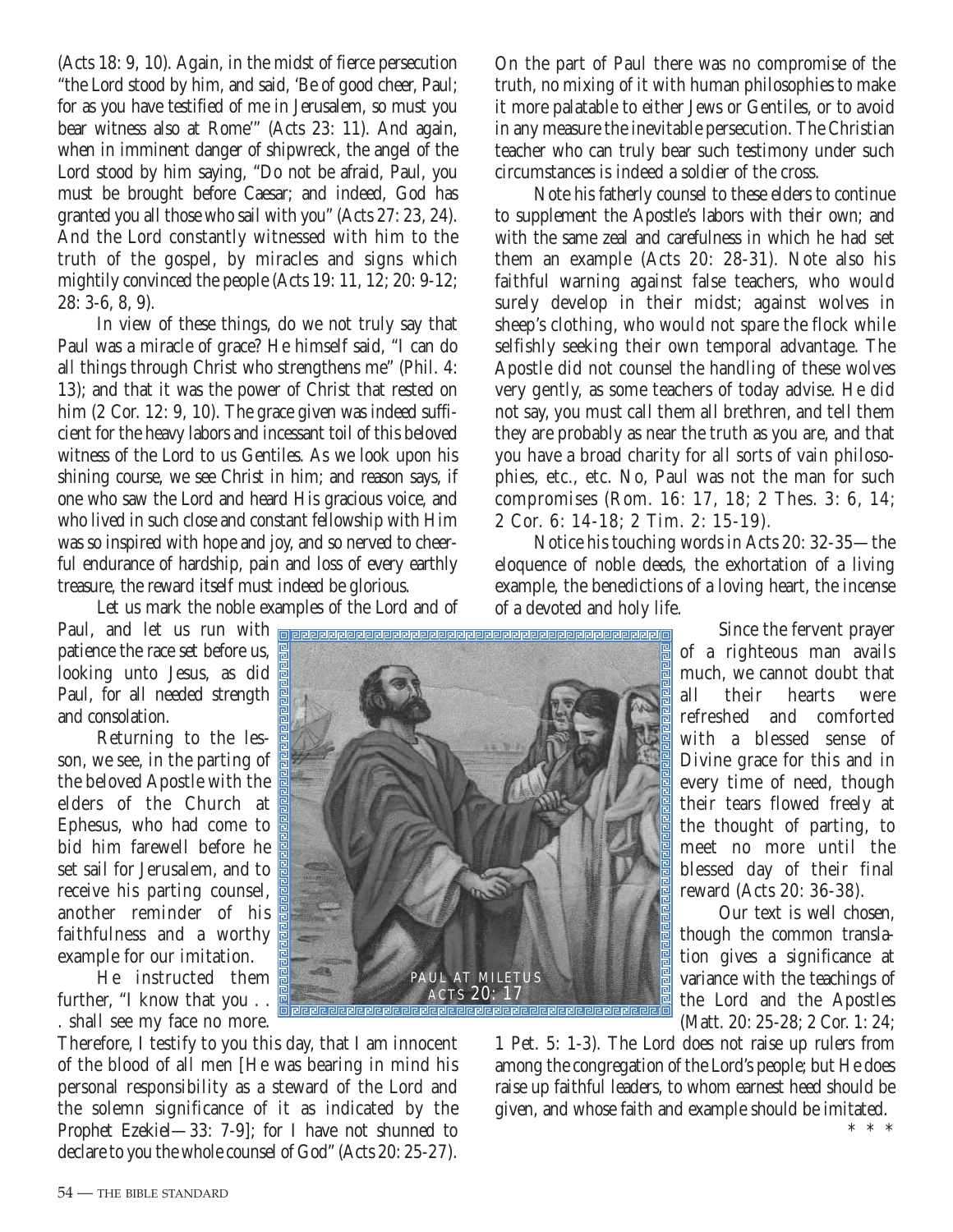## CRIFICIAL OFFER THE MESSIAH - GOD'S SERVANT

*Continued from our last issue.*

.. they will look up toward me . . . whom they have thrust through, and they will lament for Him, as one lamenteth for an only son, and weep bitterly for Him, as one weepeth bitterly for the firstborn." Zech. 12: 10; Leeser's Translation 

Repentant Israel will testify concerning the antitypical Passover Lamb provided by God for their salvation, under a better covenant and in a greater salvation than those connected with their deliverance from Egypt (Jer. 31: 31-34; Isa. 44: 22, 23); they will declare that He was an *unresisting* sufferer (Isa. 53: 7): *"He was oppressed* [or, *it was exacted* (the same Hebrew word *nagas is* used in Deut. 15: 2, 3, where it is translated by the verb exact); the penalty of death had to be exacted if God's justice was to be satisfied on behalf of Adam's perfect human life forfeited by his disobedience], *and He was afflicted, yet He opened not His mouth* [He submitted fully to the penalty of death and its incidental sufferings, which He willingly bore for us]: *He was brought as a lamb to the slaughter; and as a sheep before its shearers is dumb, so He opened not His mouth."* Despite the cruel and unjust treatment received at the hands of His persecutors, for whom He was dying—the just for the unjust—He held Himself the calmest of the calm, delighting to do His Father's will (Psa. 40: 8), and rejoicing that He could give His life a ransom for all, that they might be given the opportunity to come back into harmony with God and inherit life everlasting. What a wonderful example we have in God's righteous Servant, who, when He was reviled, reviled not again; when He suffered, threatened not, but committed Himself to Him who judges righteously! He even prayed for those who crucified Him!

#### **MESSIAH VIOLENTLY TAKEN AWAY**

*"He was* [*violently*] *taken away* [Heb., *laqach*; this word is used also in 2 Kg. 2: 10; Jer. 48: 46] *by* [or, *from*] *distress* [*oppression*, *forceful restraint*] *and judgment* [Heb., *mishpat*—referring to His mock trial by night, in which He was falsely accused and judged as worthy of death; and it was by death that He was snatched away *from* hostile oppression (not *prison,* for He was not imprisoned; see A.R.V.; A.V. margin) and judicial persecution, even as it was *by* these that He was put to death]: *and who shall declare His generation? For He was cut off out of the land of the living*" (Isa. 53: 8).

At the early age of 33½ years Israel's Messiah was slain as the antitypical Passover Lamb, on the 14th day of Abib, or Nisan (Ex. 12: 5, 6, 18; Lev. 23: 5), in the year generally designated as 33 A.D. For (Dan. 9: 24-27), "from the going forth of the commandment to restore and to build Jerusalem [which was in the Fall of 455 B.C. unto the Messiah the Prince" was a period of 69 symbolic weeks, or (69 x 7) 483 years ("each day for a year"—Ezek. 4: 6). Therefore Israel's 70th week of years began in the Fall of 29 A.D. (which was 28¾ years A.D.; and this plus the 454¼ years B.C. to the Fall of 455 B.C. totals 483 years). The 70th week ended in the Fall of 36 A.D. Then, in this 70th week, "shall Messiah be cut off, *but not for Himself"*; "in the midst of the week [at Nisan 14, 33 A.D., when He was led as a lamb—the antitypical Passover Lamb—to the slaughter] he shall cause the [typical] sacrifice and the oblation to cease," for then the antitypical sacrifice supplanted the typical sacrifices.

#### **HE DIED FOR ISRAEL'S TRANSGRESSION**

Accordingly, as repentant Israel comes to understand this matter they will testify (Isa. 53: 8): "*For the transgression of My people* [*Israel*] *was He stricken*." Here again the vicarious atoning character of Messiah's sufferings and death is emphasized. Its frequent repetition indicates that it will be an important part—perhaps the most important part—of repentant Israel's coming witnessing work.

The Good Shepherd, the individual Servant of God, is here said to have laid down His life for Israel —"*My people*"—the nation, which therefore obviously is not God's Servant here referred to, but rather the "people" for whose "transgression" the individual Messiah was cut off. So, as a result of the sacrifice of the Lamb of God that was led to the slaughter "for the transgression of my people,"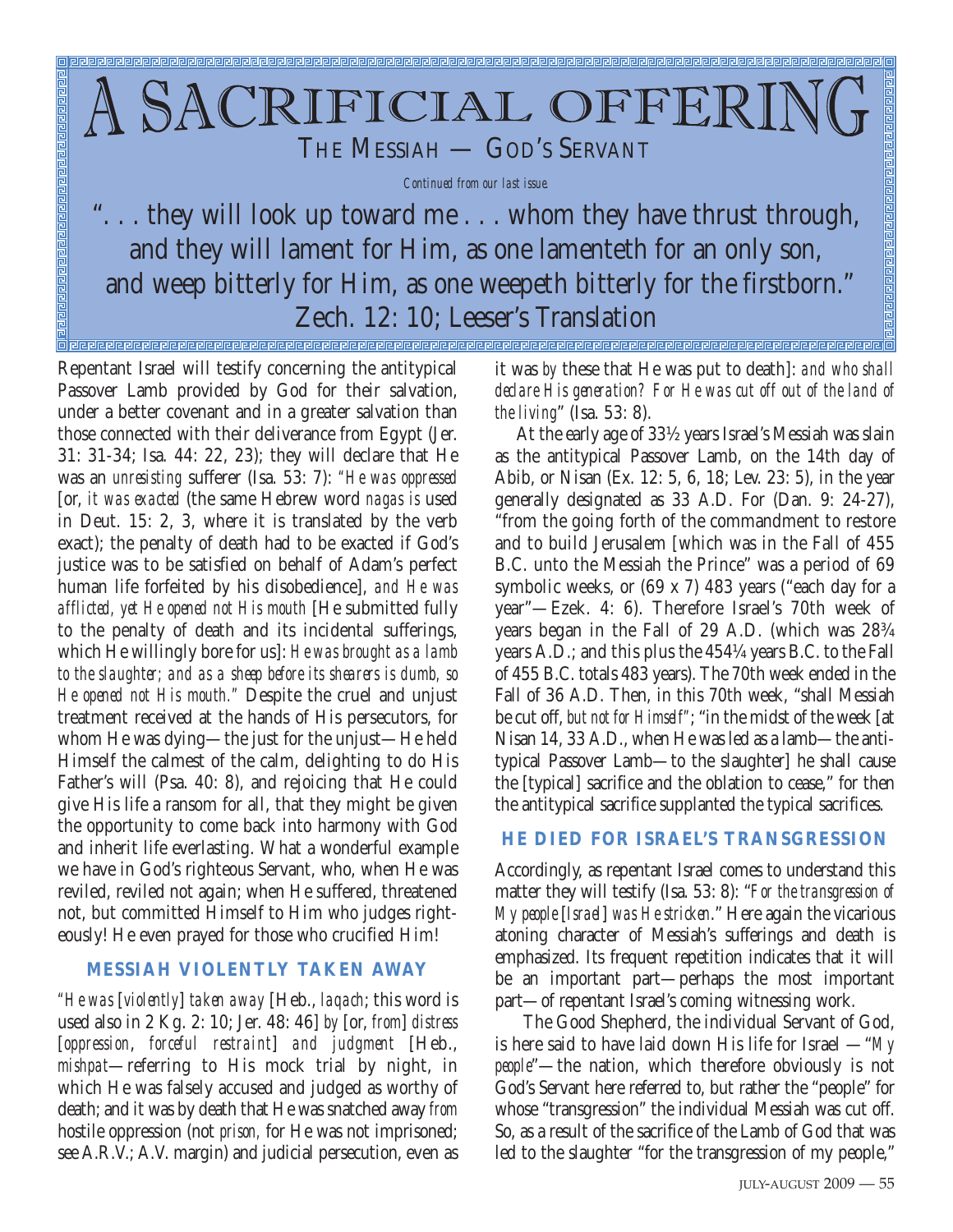all Israel shall be saved, as it is written (Isa. 59: 20; Ezek. 36: 26-33): "The Redeemer shall come to Zion, and [even] unto them that turn from transgression in Jacob"; "I will also save you from all your uncleannesses. .

. . In the day that I shall have cleansed you from all your iniquities . . . a new heart also will I give you, and a new spirit will I put within you: and I will take away the stony heart out of your flesh, and I will give you an heart of flesh. And I will put my spirit within you, and cause you to walk in my statutes, and you shall keep my judgments, and do them."

But God's people—"*My people"*—in a larger sense include more than just those "that turn from transgression *in Jacob"*; for God's Servant "shall bring forth judgment to the Gentiles" also, seeing that He was given also "for a light to the Gentiles"; "and the Gentiles shall come to thy light"; "and I will say to them which were not My people, 'You are My people'; and they shall say, 'You are my God'" (Isa. 42: 1, 6; 49: 6; 60: 3, 5, 11; Psa. 86: 9; Hosea 2: 23).

#### **THE BURIAL OF GOD'S SERVANT**

*"And they made* [*was appointed*] *His grave with the wicked, and with the rich* [*a rich man*] *in His death; because* [*although*] *He had done no violence, neither was any deceit in His mouth"* (Isa. 53: 9). Those executed as criminals in Israel were not usually given an honorable burial. The law of the time Josephus states (Antiquities IV, viii, 6):

that He would deliver Him: let Him deliver Him, if He delight in Him" (Psa. 22: 7-20). But God willed for His Son, His Servant, an honorable burial.

With Messiah's death His atonement sacrifice was completed. God therefore overruled their appointment of His grave with the wicked and arranged for His Servant to have His grave with a rich man (Joseph of Arimathaea) in His death. The Hebrew word for *death* here is in the plural, as in Ezek. 28: 8, 10, where also it refers to the death of an individual—not that the individual dies several deaths, but rather, as Delitzsch explains, that the plural is used to indicate a violent death, the very pain of which makes it seem like dying again and again.

But why this honorable burial, so much better than what His enemies had planned, or appointed, for Him? It was "because He had done no violence, neither was any deceit in His mouth." He had humbled Himself unto death, even the death of the cross, and now the time of His humiliation and vicarious suffering had ended. No further indignity was necessary nor would it be permitted. He had died, the just for the unjust; and here His innocence and righteousness are again emphasized. His was a death of atonement for others.

#### **GOD'S GOOD PLEASURE**

*"Yet it pleased the Lord to bruise* [literally, *crush;* comp. v. 5] *Him; He has put Him to grief* or, *afflicted Him with sickness*—

"He that blasphemes God, let him be stoned, and let Him hang upon a tree all that day, and then let Him be buried in an ignominious and obscure manner."

And what is more likely than that He who was condemned as a blasphemer and who died as a criminal with criminals should be appointed a grave with them? This indeed would have pleased the Jewish leaders who in jealousy and hatred had plotted and secured for Him such a cruel and ignominious death and, after they had pierced His hands and feet in crucifixion, wickedly gaped upon Him with their mouths,



laughing Him to scorn, shooting out their lips at Him, shaking their heads, and saying, "He trusted on the LORD an effect of sin" (Isa. 53: 10). This statement apparently refers back to vs. 4, 5, and shows that it was not merely as a result of circumstances that God's Servant suffered, but that it was the Heavenly Father, who in His great love provided for our redemption, who was pleased to give His only begotten Son to suffer and die for us (Psa. 103: 13). Not only did the innocent suffer for the guilty, but Divine love had arranged it so!

Not that God delighted to see His Son suffer and die, for He testifies (Ezek. 18: 32): "I have no pleasure in the death of Him that dies"—but it pleased God to bruise Him,

to put Him to grief and to lay upon Him the iniquity of us all—not that Messiah's suffering and death was the end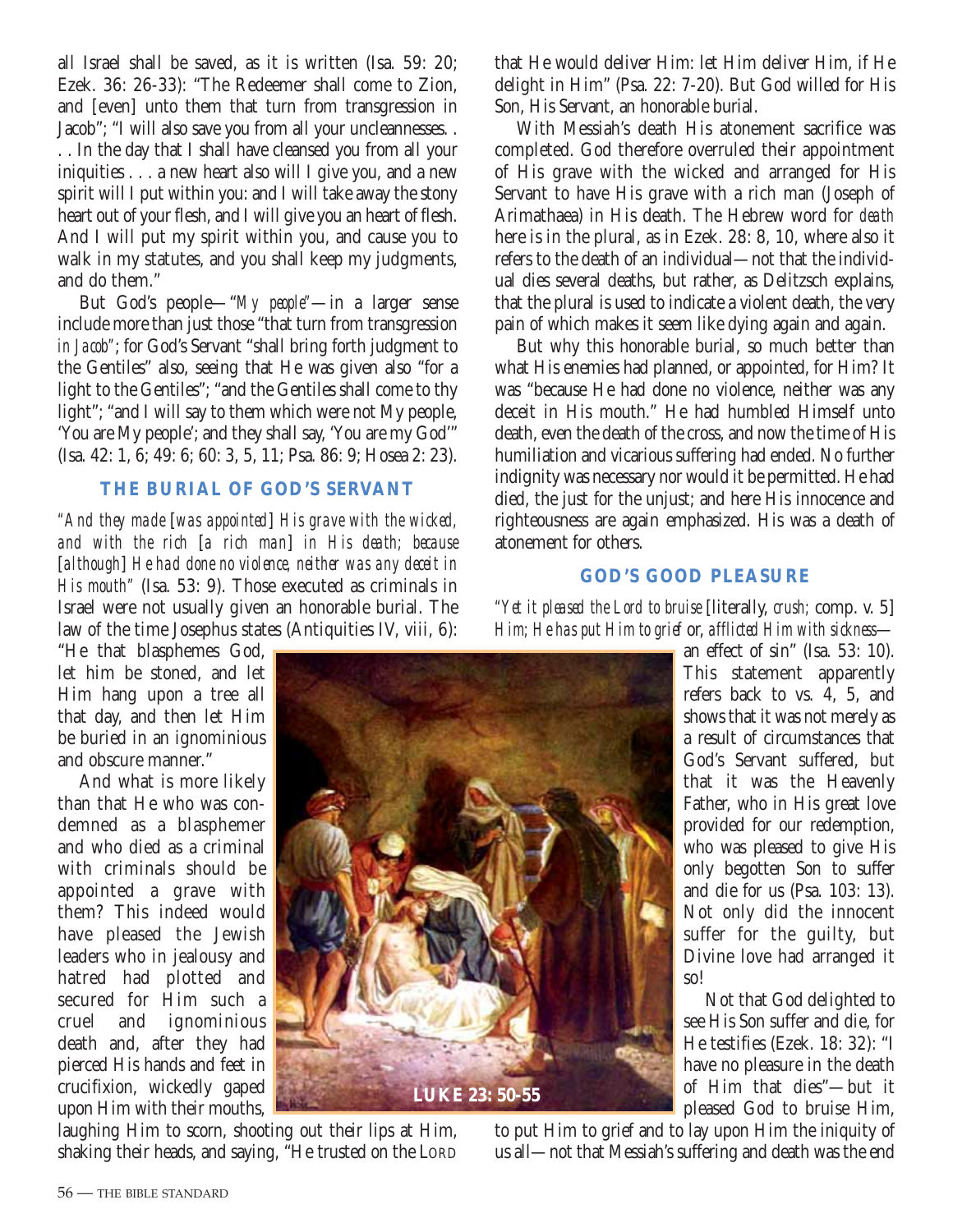desired; rather, it was the necessary means to the end that, after the ransom, the corresponding price, which has already been laid down, will be fully paid over to justice

on behalf of Adam and the race that was in his procreative power when he sinned, "all the families of the earth," the entire human race, might each be blessed with an individual opportunity for everlasting life through Him as the glorious Seed of Abraham, God's Anointed, His highly exalted Servant, with a name above every name, and that, through Him, eventually every knee might bow and every tongue swear homage and vow allegiance to God (Gen. 22: 18; 1 Sam. 2: 10; Psa. 2: 6-12; 45; Isa. 45: 22-25).

#### **THE BASIS FOR FUTURE BLESSINGS**

*"When You* [God, the Father] *shall make His soul an offering for sin"*; or it

may with equal propriety be translated: *"When His soul shall make an offering for sin"* (Isa. 53: 10 Leeser). In either case God's Servant is here indicated as providing "an offering for sin." He gave Himself a ransom for all. His perfect human soul was the ransom, or corresponding price, for the perfect human soul—Adam (Gen. 1: 27; 2: 7), who by sin had forfeited life for himself and his unborn race.

As a sin-offering, the Lamb of God is a propitiation for sin for Adam and his race; and as a guilt-offering or trespass-offering (the more correct translation of the Hebrew word *asham,* used here see Leeser and A.R.V.) He atones for and makes full satisfaction of justice on behalf of mankind, fallen into sin *because of the great transgression against God's law* by father Adam in the Garden of Eden. He is the satisfaction of justice for Adam's transgression against God's law. The sin-offering (Heb., *chattath*) refers more particularly to the sinful condition, in which the *sinner* needs atonement; the trespass-offering refers more particularly to the actual *transgression,* its guilt, the debt contracted and the payment made to satisfy the just demand.

#### **MESSIAH'S SEED**

The following are some of the glorious results of His paying our debt and of His atoning sacrifice on our behalf: *"He* [who was 'wounded (pierced through) for our transgressions' and 'bruised (crushed) for our iniquities'] *shall see his* [*a*—Rotherham] *seed*." Though a perfect human being, He was "cut off out of the land of the living," and had no posterity as a human father; nevertheless, because He has laid down the ransom-price



and will eventually have purchased Adam and his race, God will give to Him in His exalted condition at God's right hand (Psa. 110: 1) the whole human race for His inheritance and the uttermost parts of the earth for His possession (Psa. 2: 8); and in the Resurrection, when the many who sleep in the dust of the earth shall awake (Dan. 12: 2), He will regenerate them (Deut. 18: 15- 19) unto everlasting life, for He will become their "Everlasting Father," their Everlasting-life Giver (Isa. 9: 6).

Thus "He shall see a seed"— *His* seed—for through Him, and Him only, will Adam and his fallen race, condemned to death, ever gain life. What glory is His as a

result of His having laid down His human life as a ransom for Adam and his race! Indeed, "A posterity shall serve Him; it shall be accounted to the Lord for a generation" (Psa. 22: 30).

Already many (Abraham's seed "as the stars of the heaven") have turned to Messiah and have accepted Him for their salvation; but the restitution blessings for the world, to perfect human life as Adam had it before he sinned, will not come to them until Israel (Abraham's seed "as the sand which is upon the sea shore") first accepts their Messiah (Zech. 12: 9, 10; Ezek. 39: 27-29) and God, the Ancient of days, gives in the full sense to the Son of man the "dominion, and glory, and a kingdom, that all people, nations, and languages, should serve Him; His dominion is an everlasting dominion, which shall not pass away, and His kingdom that which shall not be destroyed" (Dan. 7: 13, 14). "His seed shall endure for ever" (Psa. 89: 4, 29, 36, 37).

#### **MESSIAH'S EVERLASTING LIFE**

*"He shall prolong his days."* This also seems to be a paradox: for how can the One who was cut off out of the land of the living, who poured out His soul unto death and was buried, have future life and a continuance of days? Obviously, the only answer is that He would be given a resurrection from the dead.

Many Scriptures prophesy this of Him. Under the name of Shiloh God promised that "unto Him shall the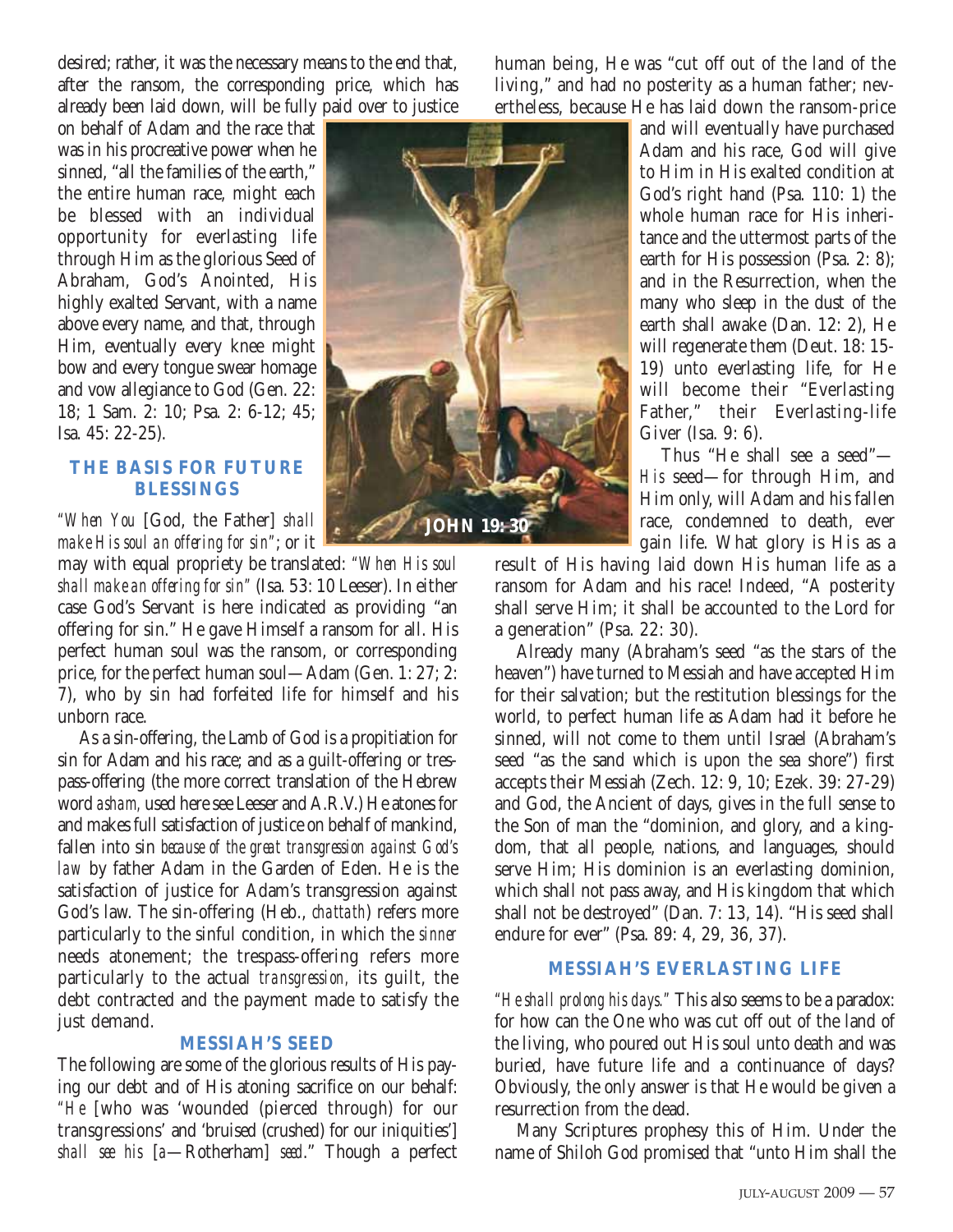gathering of the people be" (Gen. 49: 10; comp. Ezek. 21: 27); under the name of David *(Beloved)* God promised that He would be a "prince for ever" (Ezek. 37: 25); He is also "a priest for ever after the order of Melchizedek" (Psa. 110: 4; Zech. 6: 12, 13); He is the "Star out of Jacob," the "Scepter out of Israel," "He that shall have dominion" (Num. 24: 17, 19), the great Prophet whom God raised up (Deut. 18: 15-19), whose reign of righteousness is to last forever (Isa. 9: 6, 7; Jer. 23: 5; Dan. 2: 44; Psa. 72).

Of Messiah's resurrection, the Prophet David wrote (Psa. 16: 10, 11; 17: 15): "You will not leave My soul in hell [*sheol,* oblivion]; neither will You suffer Your Holy One to see corruption." [These words cannot be applied to David personally, for he entered into the sleep of death, was buried and saw corruption. The greater David, God's Servant, God raised from the dead as a spirit being on the third day after His crucifixion (Psa. 22: 16, 20- 22). The firstfruit of them that slept typed by the first ripe sheaf presented before God on Nisan 16—the third day after the Passover lamb was slain on Nisan 14—(Lev. 23: 5, 6, 11, 15, 16), did not see corruption. His spirit body, not having flesh and bones, is incorruptible]. "You will show me the path of life: in Your presence is fullness of joy; at your right hand there are pleasures for evermore" (Psa. 16: 10. 11). "As for me, I will see Your face in righteousness: I shall be satisfied, when I awake, with Your likeness" (Psa. 17: 15).

In this connection it is interesting to note that Abraham in offering up his son Isaac, in whom centered the promised seed (Gen. 21: 12), represented God, in His great love, offering up His only begotten Son. As a ram was provided by God and put to death on the altar of sacrifice and Isaac was raised therefrom, that through him all the families of the earth might be blessed (Gen. 22: 1-18); God provided the great antitypical

Passover Lamb, His own Son made flesh, born as a perfect human being, of a virgin (Isa. 7: 14), a ransom, a corresponding price, for Adam. He gave His human life as the Lamb of God for the sins of the world—this Lamb was slain for us.

When God's Servant came as a human being, as in the volume of the book it was written of Him, to do His Father's will (Psa. 40: 7, 8), God begot Him as a new creature, to the Divine nature (Psa. 2: 7; 89: 26, 27), and anointed Him with His Holy Spirit as His Messiah (Psa. 45: 7; Isa. 61: 1-3). He was then put to death in the flesh—a human being, as our ransom-price, pictured in the ram that Abraham offered on the altar of sacrifice; but He was raised a life-giving spirit being—the Messiah—the great promised Seed of Abraham, through whom all the families of the earth will be blessed.

From the above it will be seen that we have a living Savior, a risen Savior, even as Isaac was raised alive from the altar upon which the ram was sacrificed. Messiah's humanity was *given* for the life of the world, but His "darling" (Psa. 22: 20)—His New Creature—that which was begotten in Him and anointed and perfected through suffering—was born from the dead, was resurrected—the firstfruit of them that slept in death to be resurrected to fullness of life (Lev. 23: 10, 11).

Indeed, He shall prolong His days—even eternally! "He asked life from YOU, and You gave it to him length of days forever and ever. His glory is great in Your salvation; honor and majesty You have placed upon him. For You have made Him most blessed forever: You have made Him exceeding glad with Your presence" (Psa. 21: 4-6). This will indeed be an important part of the glad message to be preached by repentant and believing Israel.

\*\*\*

## LETTERS TO THE EDITOR

Dear Sir,

Would you please send me a free subscription to the Bible Standard. I am unable to pay and I only get low income.

I am a full blood Navajo Indian! I want to get every magazine. Thank you!

J. W., Bloomfield, NM

#### Greetings!

I am writing today for a couple of reasons. First, I would like to thank you for the copy of "The Divine Plan of the Ages," that you sent to me, and the subscription to the Bible Standard. I am already on page 280 of the book and enjoying it very much.

I would also like to request the following booklets if available: The Sabbath Day; Baptism; Mormonism and Faith Healing. I have enclosed \$... for the book Anglo-Israelism for my brother-in-law who has several books by Herbert Armstrong. I thought he might like to read it.

Once again, thank you for what you have sent, I really appreciate it. God bless,

J. W. W., Rolling Meadows, IL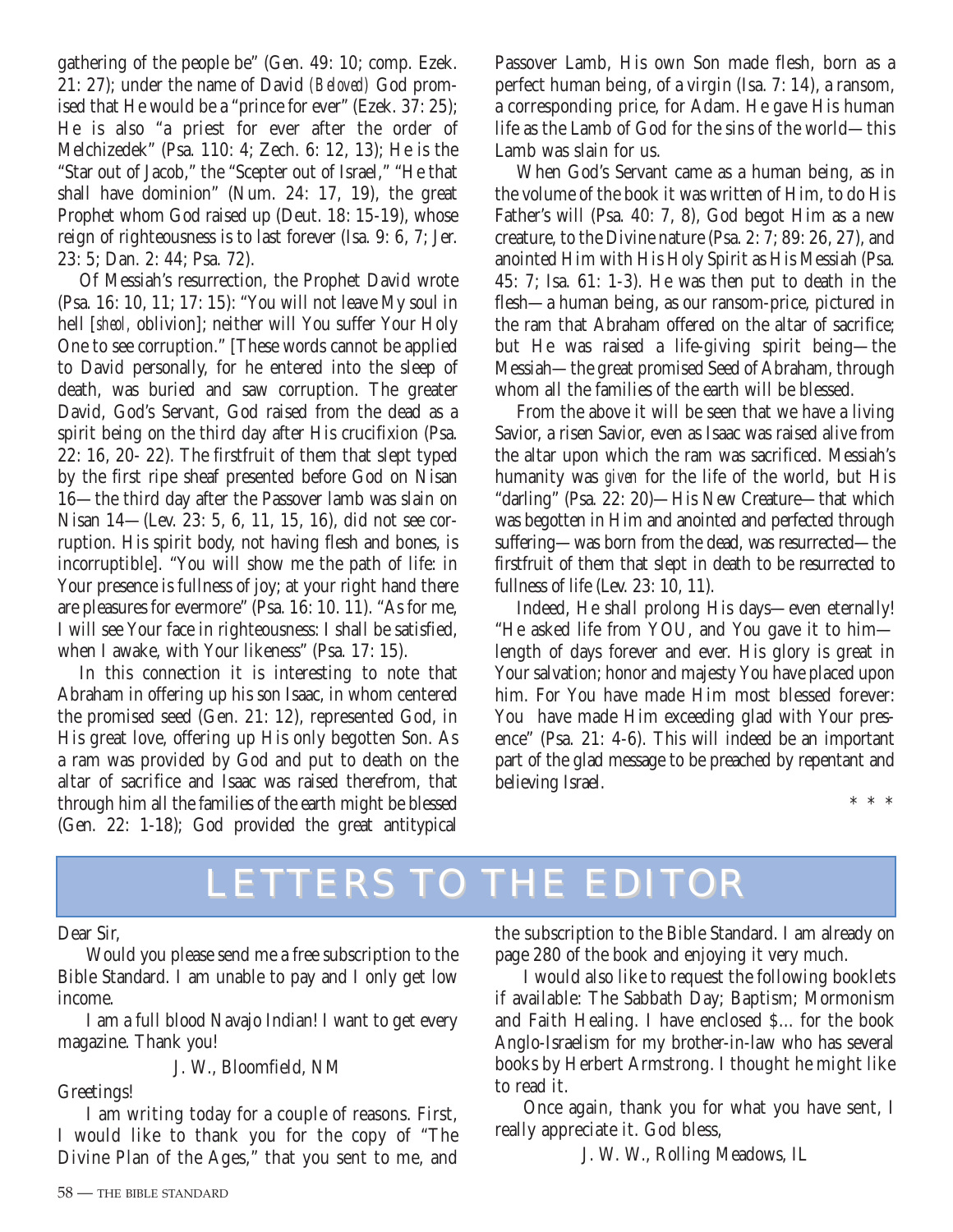## The Lord's House Over All

"*Your ears shall hear a word behind you, saying,* '*This is the way, walk in it, when you turn to the right hand, and when you turn to the left*'" (Isaiah 30: 21).

IN OUR DAY when the evil spirits seem to be trying very hard to get into close mental communication with humanity, there exists what is called the "clairaudient power." Suggestions are made to the person having this power that he has a great favor from God in being able to hear what others cannot hear. Usually he becomes puffed up, thinking that he is in special favor with God and the angels. Then the fallen, disobedient angels are quick to take advantage of his misdirected view and to seek to obsess him (Jude 7, 8). We have tried to guard people from this very condition of things; and from time to time, we hear of those who are helped. Some time ago, we learned of the case of a woman who had thought that a godly influence was seeking to bring her into subservience of mind by obsession. Later on, she found that it was a malevolent influence and not the voice of God at all.

On the other hand, the voice referred to in the text heading this article, we understand to be the voice of God. This voice is behind us in the sense that the history of the centuries is behind us. Accordingly, we are to hearken to the voice that comes through the inspired Apostles and Prophets and as we listen, we recognize that this voice is of the LORD, pointing the way in which we should go. However, as we listen to the past and present, we hear also the voices of false prophets; as, for instance, the voice of Satan, the great adversary and of his emissaries. The voice of God said, "You will *surely die."* The adversary's voice through the serpent said, "You will *not surely die*." At one time, many of us were misled by the adversary's voice, and were deceived into believing Satan's lies of eternal torment, consciousness of the dead, and other errors, but we are now blessed as we have obtained the true information and followed in the way God directed. Many of the so-called "Church Fathers" of the past, we find, do not give the same voice that Jesus and the Apostles and Prophets gave. We are to guard against all such voices and to listen for the Shepherd's voice; to look for the righteous arrangements made for us in the Scriptures. We are not to investigate anything that would

not be founded on the Divine Word and therefore, not the voice of God, but which tends to deceive, to alienate the sheep from the Shepherd.

How often in the midst of life's perplexities and trials have weary hearts felt the need of wise direction and counsel! The counsel sought, however, is not always wise; sometimes it is the counsel of the ungodly and sinners, and sometimes that of the immature and inexperienced, and the results of such counsel are unsatisfactory and often disastrous, and the way pursued, in consequence, one of trouble and darkness. Such is the way of the world; for it is not in the power of man to direct his own steps (Jer. 10: 23). Conversely, not so is the way of the child of God who heeds the admonition of our text. He has learned where to seek counsel; and the counsel of wisdom is always ready to come to his aid.

The Prophet describes it as a word, a voice *"behind you*." It is not a voice *before you*, of some new theology of Evolution, Spiritism, Christian Science, New Age, or other human philosophy—but it is the old theology, with its blessed doctrine of hope through Christ, our Redeemer and Lord, our Teacher, our Example and our Leader. It is the voice of the Lord through His inspired Apostles and Prophets, from 2,000 to 4,000 years ago. It is to this Word of Divine inspiration, then, that the Prophet would direct the attention of all of us desiring wise counsel; and in that Word we hear the voice of God, saying, "This is the way, walk you in it." When we come to the fork of the road—to some crisis in our experience—and know not whether to turn to the right or to the left, we should stop and listen to the voice. We should turn to the Word of God, and by pondering its precepts and principles and its illustrations bearing on the perplexing subject, seek to learn the will of the Lord, asking also the leading of His Spirit and endeavoring to bring the mind into a loving, submissive and trustful attitude. "This is the way, walk you in it," will be the plain answer to every humble, inquiring heart.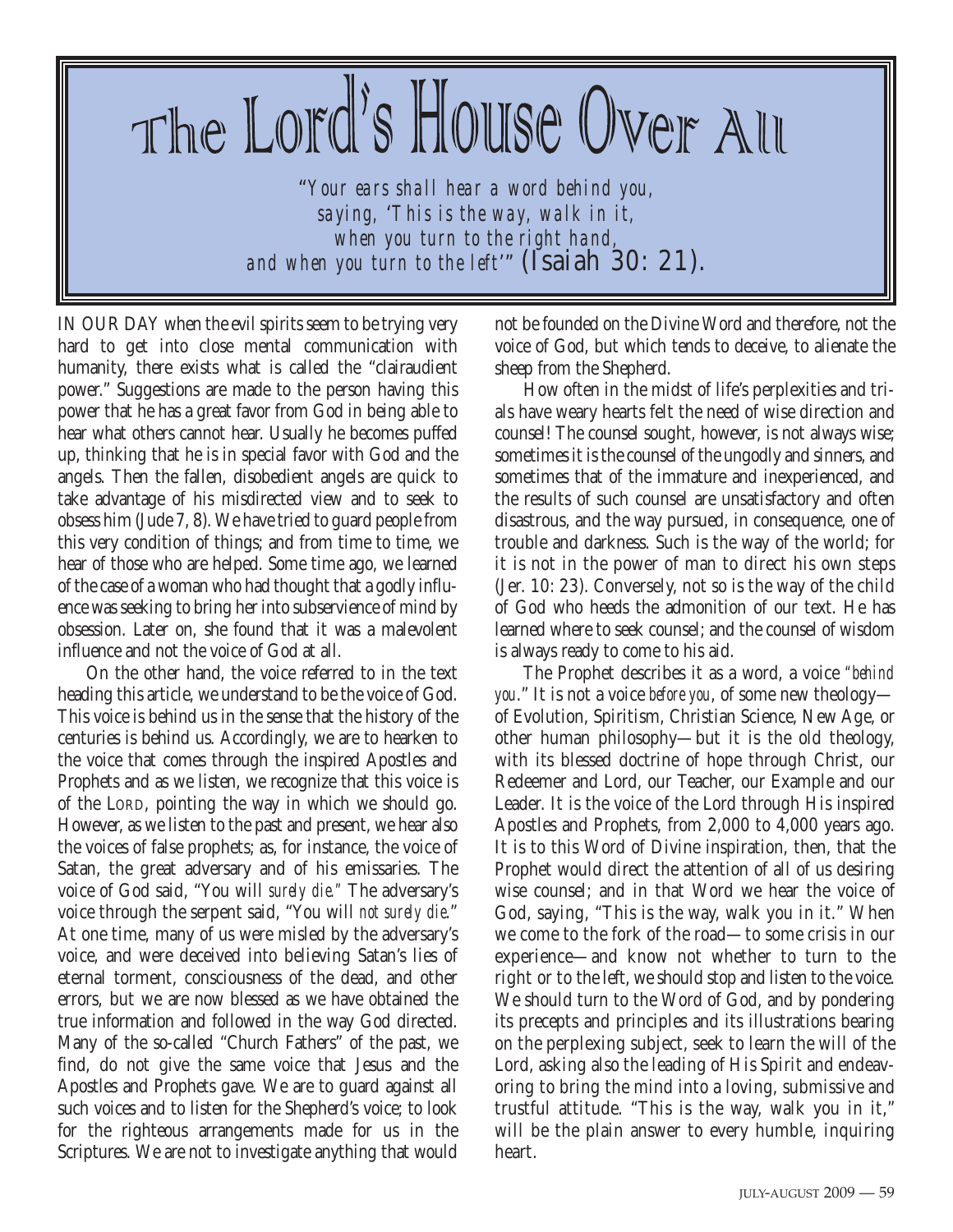While these words of the Prophet point directly to Fleshly Israel, their application to Spiritual Israel is no less powerful. As applied to Natural Israel, the Prophet foretells the return of Divine favor to them, following the gathering of the full number of the Christian Church, when the long season of the Jews' chastisement and of their blindness shall be at an end (Rom. 11: 25, 26). Then, under the Mediatorial Reign of Christ, the blind eyes shall be opened, the deaf ears shall be unstopped and the voice of the whole inspired Word, then made clear to their understanding, will direct them in the right ways of the Lord. The "books" (the Law and the Prophets and the New Testament Scriptures) "shall be opened," and they shall be judged according to the instruction of these two books (Rev. 20: 12). The way then indicated to Fleshly Israel and to all the world will be a grand "highway of holiness"; "and the ransomed of the Lord" shall gain access thereon by consecration and "with songs and everlasting joy upon their heads" (Isa. 35: 8, 10). The end of that way will be everlasting life and peace, salvation to the uttermost from sin and death, and complete restoration to human perfection. The way of life will be made very clear to Israel and to the world in the Age to come; as it is made clear now to the children of God who walk by faith and not by sight. It is shown to be (1) a way of faith; and those who now walk by faith are the true servants of God, to be blessed with faithful Abraham (Rom. 4: 16; Gal. 3: 6-9; E 17, p. 18), to whom the Covenant relates and the exceeding great and precious promises, in their largest fulfillment. (2) This is the way of entire consecration to God, even unto death, which implies the burial of one's own will into the will of God—the presenting of self a living sacrifice (Rom. 12: 1). Therefore, in harmony with these two principles—faith

and consecration—we are instructed to walk in newness of life. We are not to follow after the ways of the world and the flesh, but after the Spirit. Not in the course that other Jews and Gentiles walk, in the vanity of their minds, but circumspectly; "not as fools, but as those who are wise, redeeming the time"; not by sight, but by faith (Rom. 6: 4; 8: 1; Eph. 4: 17, 18; 5: 15, 16; 2 Cor. 5: 7).

By faith and consecration, the elect have come into a new life as spiritual children of God. There is the necessity of walking to attain the mind of Christ and keeping down the stronger impulses of the old, fallen, imperfect nature. This is what it is to walk in newness of life, after the things of God and not after the flesh. To "walk after the flesh" is to pursue its hopes, aims and ambitions; and since the flesh and the Spirit are at war one with the other, it is impossible to maintain the life of both. Therefore, it is written, "If you live according to the flesh, you will die; but if by the Spirit you put to death the deeds of the body, you will live" (Rom. 8: 13).

While the Word of the Lord speaks on general principles as to the way in which we should walk, we are also invited to come with all the minor affairs of life to inquire of these Divine Oracles. If we know not whether to turn to the right hand or to the left, we come and find the promise, "Commit your way to the Lord"; "In all your ways acknowledge Him, and He shall direct your paths." In addition, if heavy laden, we have the promise, "Come to me, all you that labor and are heavy laden, and I will give you rest." Therefore the voice *behind* brings comfort, peace and rest amid all life's cares and trials, if we walk in obedience to all its principles and precepts. "And as many as walk according to this rule, peace and mercy be upon them, and upon the Israel of God" (Psa. 37: 5;<br>Prov. 3: 6: Matt. 11: 28: Gal. 6: 16)<br>\*\*\* Prov. 3: 6; Matt. 11: 28; Gal. 6: 16). **\*\*\***

#### **FATHER, TAKE MY HAND**

The way is dark, my Father! Cloud on cloud Is gathering thickly o'er my head, and loud The thunders roar above me. See, I stand Like one bewildered! Father, take my hand, And through the gloom Lead safely home Thy child.

The way is long, my Father! And my soul Longs for the rest and quiet of the goal; While yet I journey through the weary land, Keep me from wandering, Father, take my hand. Through sorrow's state, Lead true and straight Thy child.

The path is rough, my Father! Many a thorn Hath pierced me; and my weary feet, all torn And bleeding, mark the way. Yet Thy command Bids me press forward. Father, take my hand. Then, safe and blest, Lead on to rest Thy child.

The throng is great, my Father! Many a doubt And fear, and danger, compass me about, And foes oppress me so. I cannot stand Or go alone. O Father! take my hand, And through the throng Lead safe along Poems of Dawn Thy child.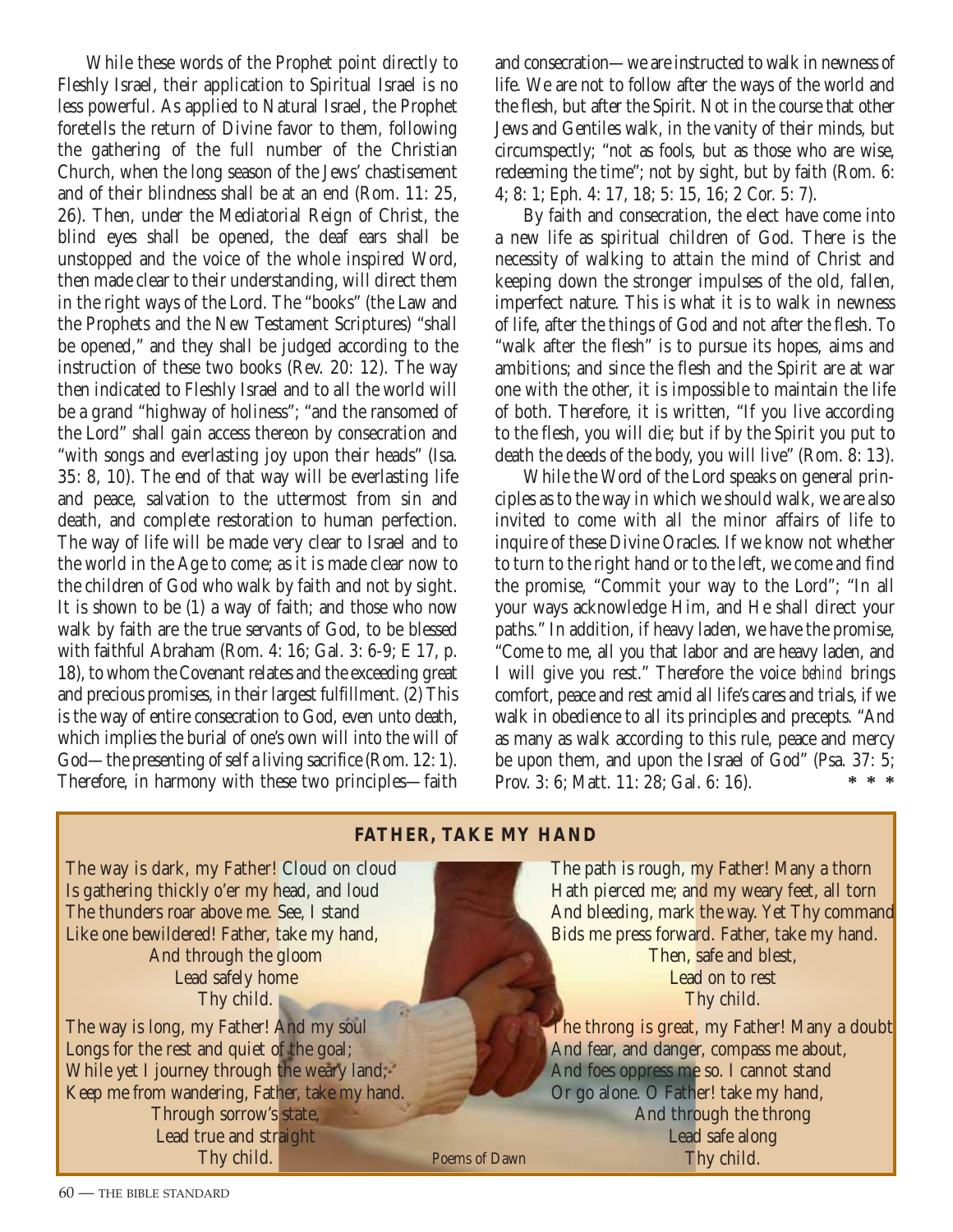

## **While the Ark was Preparing** *Genesis 6*

The disloyal course of the angels apparently continued for centuries without any outward manifestation of God's ability to check them. Thus all the holy angels were tested, and all who chose "were disobedient in the days of Noah."—1 Peter 3:20.

Noah's family was singled out as exceptional, in the statement, "Now Noah was perfect in his generation"—implying that few or no others were perfectly generated—of pure Adamic stock. (Genesis 6:9.) Noah's family, therefore, included all the uncontaminated only eight persons. They, by Divine command, built the Ark, and thus witnessed to the world the Divine intention respecting a Deluge.

Noah's message respecting a Divine judgment by a Deluge seemed ridiculous. Until the Deluge there was no rain. The last of the great "rings" which then flooded the Earth was of pure water. For centuries it was spread out over the firmament. The whole Earth was a great hothouse. There were practically no changes of seasons, nor storms, because the great water canopy preserved it in perpetual Summer. Of that period we read: "For as yet there was no rain on the Earth."(Genesis 2:5.) Noah, the preacher of righteousness, was mocked and considered a fool because of his faith in God's Word, just as others of the Lord's people at various times have been mocked by those who lacked faith, and are yet mocked.

Finally, the Deluge came. "The fountains of the great deep [canopy] were broken up." The breaking of the canopy precipitated millions of tons of water at both poles, forming two great tidal waves, covering the Earth for a great depth, deepening the ocean beds, and throwing up additional mountains.

The cradle of the world is supposed to have been in Armenia. Geology tells us that the land of that vicinity was at one time a quiet settling pond, as evidenced by heavy alluvial deposits. In this vicinity the Ark floated, and by Divine protection landed on Mt. Ararat its precious freight for the world's new start.  $* * * *$ 

#### **Questions on Lesson 16**

- 1. How and when did disloyalty appear among the angels?
- 2. How long did it continue?
- 3. What effort did Jehovah make to check it?
- 4. What was the result? 1 Pet. 3: 20, Par. 1
- 5. Why did God deal only with Noah and his family? Gen. 6: 9
- 6. What did they do? Par. 2
- 7. What was Noah's message?
- 8. What was the condition of the people in the earth prior to the flood? And afterwards?
- 9. How many were converted by Noah's preaching?
- 10. What was pictured by Noah and his message and the social condition of his time? Par. 3
- 11. What caused the flood? Par. 4
- 12. What was the immediate result?
- 13. How long did water cover the earth? Gen. 7: 24
- 14. What was meant by the cradle of the world? And where was it located?
- 15. What does Geology teach concerning it?
- 16. Where did Noah's ark land? Par. 5



The *Photo Drama of Creation* and *Study Guide* may be purchased separately or as a set.  $Study$   $Guide$   $$5.75$  $\Delta s$  a set  $\qquad \qquad$  \$12.00 (See Order Form)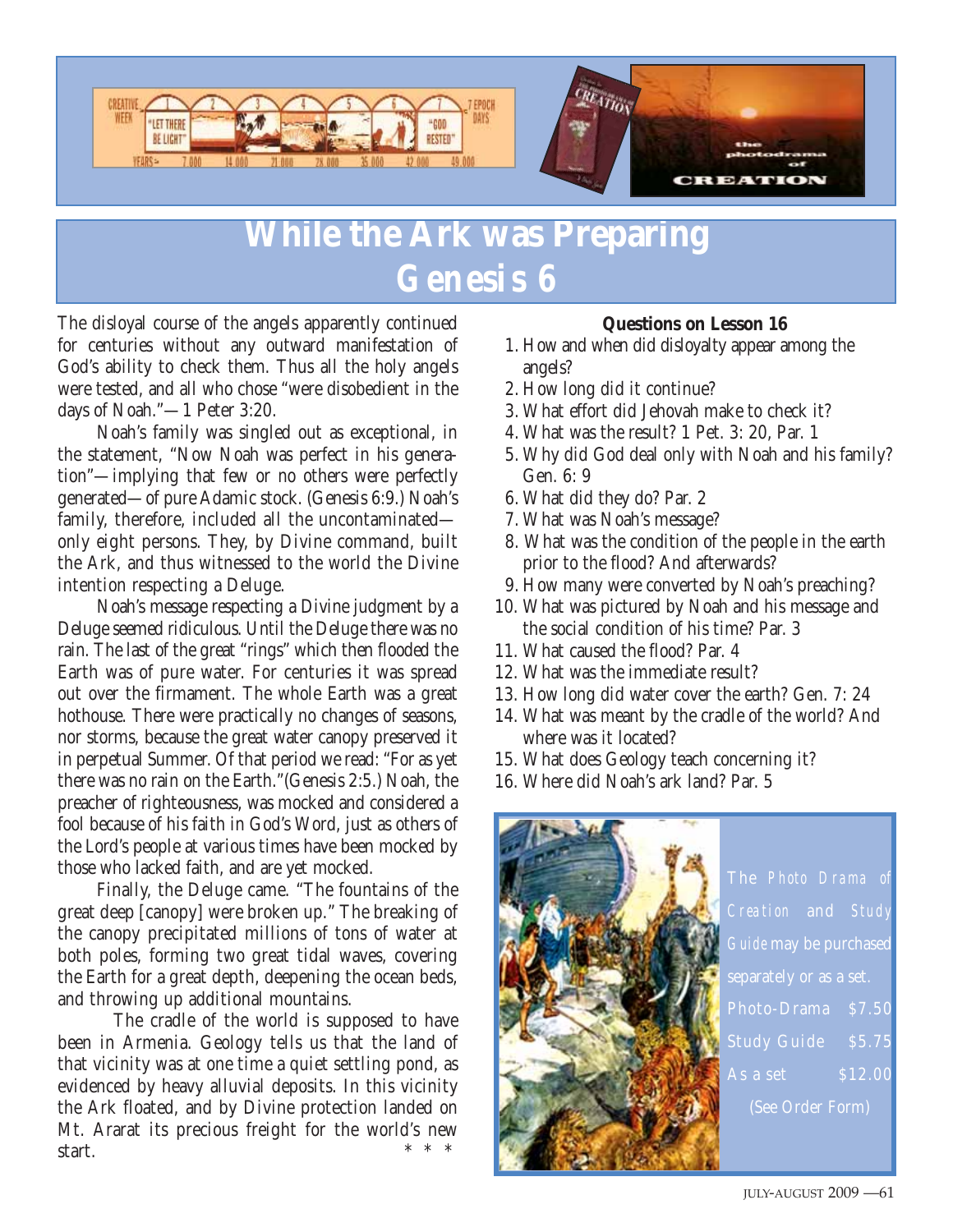## Bible Question and Answer

If a strong believer in Jesus is through weakness overcome from time to time in sin, does he gain salvation through his belief in Christ or is he remanded to hell because of his bondage to sin? **Q**

Your question is a very good one and deserves a serious answer. We are well aware of the sinful state of the human race and of the Biblical statement that "There is none righteous, no, not one" (Rom. 3: 10). Notice the Apostle's words in Rom. 7: 19 "For the good that I would, I do not: but the evil which I would not, that I do." Indeed, Paul points out that the Father allows sin to work in our lives in order that we might receive an education in evil and come to understand that sin and the dying condition has come to us through heredity (Romans 5: 12). The recognition that we are infected with sin should bring us to our knees and to then accept Jesus as our Savior which gives us the standing of justification by faith (Rom. 5: 2; 4: 3-8). **A**

This is the first step in coming to God. There is yet another—that of making a full dedication or consecration of one's self to the Lord which is rewarded by Him upon His acceptance thereof (Rom. 12: 1, 2). He then grants us His Holy Spirit, His positive nurturing power and influence to assist in our character development. This consecration brings us closer to God. If after having reached this place in our walk, one stumbles again, to some transgressions of former days from which he or she has not entirely broken free, what then? Is this Christian denied the blessing of salvation due to their

own personal weakness? Absolutely not! This is what Christ died for—the sin and weakness that comes by heredity from Adam. At this point we must strive against sin in ourselves but being imperfect God does not expect us to be completely sin free in this life. It would be proper to take note that God reads the heart and it is the intention of the heart that He judges, as Paul noted, that to some extent his flesh was ruling him. But the heart's intention on his part was to do God service to the best of his ability—if we too are seeking the same, then we can be assured that God counts our sins as covered. However, this is not to be considered as a license to sin. It does not benefit us to take God's commands too lightly.

Soberly considering this, if we are in bondage through weakness which overcomes us from time to time…. (Rom. 3:10), we should indeed go to God in prayer and seek His forgiveness, strength and courage through His precious Son, and strive to overcome the wrong. We are assured by the same Apostle that "There has no temptation overtaken you but such as is common to man: but God is faithful, who will not allow you to be tempted beyond what you are able, but will with the temptation also make the way of escape, that you may be able to bear it" (1 Cor. 10: 13).

For information on your question on Hell please see the May-June 2009 issue of the Bible Standard magazine  $#852$ , a copy free on request. \* \* \* \*

| <b>PUBLICATIONS</b><br>Please note that there has been a price increase on some of our publications.                                                                                                                                                                                                                                                                                                                                                                                                                                                                                    |                                                                                        |                                                                                                                                                                                                                                                                                                                                                                                                                                                                                                                                                                                                                                                                                                                                                          |  |
|-----------------------------------------------------------------------------------------------------------------------------------------------------------------------------------------------------------------------------------------------------------------------------------------------------------------------------------------------------------------------------------------------------------------------------------------------------------------------------------------------------------------------------------------------------------------------------------------|----------------------------------------------------------------------------------------|----------------------------------------------------------------------------------------------------------------------------------------------------------------------------------------------------------------------------------------------------------------------------------------------------------------------------------------------------------------------------------------------------------------------------------------------------------------------------------------------------------------------------------------------------------------------------------------------------------------------------------------------------------------------------------------------------------------------------------------------------------|--|
| <b>ATTRACTIVE HARDBOUND BOOKS</b><br>Life — Death — Hereafter (224 pages) paperback \$3.50, cloth<br>God (547 pages; describing Jehovah's great attributes, etc.)<br>Creation (585 pages; describing God's creative work, etc.)<br>The Bible (794 pages; much useful information on it, its uses)<br>Christ - Spirit - Covenants (744 pages, very informative)<br>The Chart of God's Plan (360 pages)<br><i>The Millennium</i> (480 pages; expounding many Scriptures)<br>Daily Heavenly Manna and Devotional Service<br>Poems of Dawn (300 choice Christian poems for many occasions)  | \$4.50<br>\$4.50<br>\$4.50<br>\$4.50<br>\$4.50<br>\$5.00<br>\$7.00<br>\$6.75<br>\$5.00 | <b>FREE 24 PAGE BOOKLETS</b><br>(Please select one to six booklets and or leaflets)<br>Life and Immortality • What is the Soul? • The Resurrection of the Dead<br>• Spiritism is Demonism • Why Does A Loving God Permit Calamities?<br>• The Sabbath Day • Faith Healing • Baptism • Speaking in Tongues<br>— Is it of God? • The Kingdom of God • Mormonism — A Modern<br>Delusion • Preservation of Identity in the Resurrection • The Evolution<br>Theory Examined • Why We Believe in God's Existence • The Rapture •<br>Future Life By Resurrection — Not Reincarnation • Must Christians Pay<br>Tithes?                                                                                                                                           |  |
| Hymns of Millennial Dawn (350 hymns hardbound)<br><b>HELPFUL BOOKLETS</b>                                                                                                                                                                                                                                                                                                                                                                                                                                                                                                               | \$6.00                                                                                 | <b>LEAFLETS</b>                                                                                                                                                                                                                                                                                                                                                                                                                                                                                                                                                                                                                                                                                                                                          |  |
| <i>Focus on Zionism</i> (a Christian Zionist view)<br>The Restoration of Israel (48 pages)<br>Anglo-Israelism (80 pages; errors of H. W. and G. T. Armstrong refuted)\$1.00<br>The Gift of Tongues - Should We Seek or Shun It? (80 pages)<br>Is there Hope for Any of the Unsaved Dead? (80 pages)<br>Satan, Satanism, Demonism and Exorcism (80 pages)<br><i>Born Again</i> (48 pages)<br>The Great Pyramid and the Bible (48 pages)<br>The Hell of the Bible (60 pages; treats every Bible text relating to Hell)<br>Spiritism—Ancient & Modern (67 pages; proves it to be Demonism) | \$1.50<br>\$1.00<br>\$1.00<br>\$1.00<br>\$1.00<br>\$1.00<br>\$1.00<br>\$1.25<br>\$1.25 | Do You Know? • Thieves In Paradise • Israel's Return • What is Hell?<br>• The Bible vs. Evolution • Jesus' Second Advent • Judgment Day • God<br>Loves You! • Earth's Coming Theocratic Government • War on Poverty •<br>Oath-bound Promise • Man's Eternal Destiny • Pollution Crisis • What<br>is the Truth? • Great Pyramid • Restitution • Is God or Satan Winning?<br>• The Full Gospel • Peace — How it Will Come • UFO Sightings • The<br>Gospel in a Nutshell • True Freedom • The New Earth • Bible Standard<br>Ad $\bullet$ Bible Standard Ministries, L.H.M.M. $\bullet$ Coming By and By $\bullet$<br>Christ's Glorious Reign • Desolation/Restoration • Father Take My Hand<br>• A Good New Year Recipe • How Readest Thou? • Nearing God's |  |
| Jewish Hopes and Prospects (52 pages)<br>The Teachings of "Jehovah's Witnesses" Examined in the Light of the Scriptures<br>$(29$ pages)                                                                                                                                                                                                                                                                                                                                                                                                                                                 | \$.75<br>\$1.50                                                                        | Kingdom • My Lord and I & Picture • 23rd Psalm • Watchman, What<br>of the Night?                                                                                                                                                                                                                                                                                                                                                                                                                                                                                                                                                                                                                                                                         |  |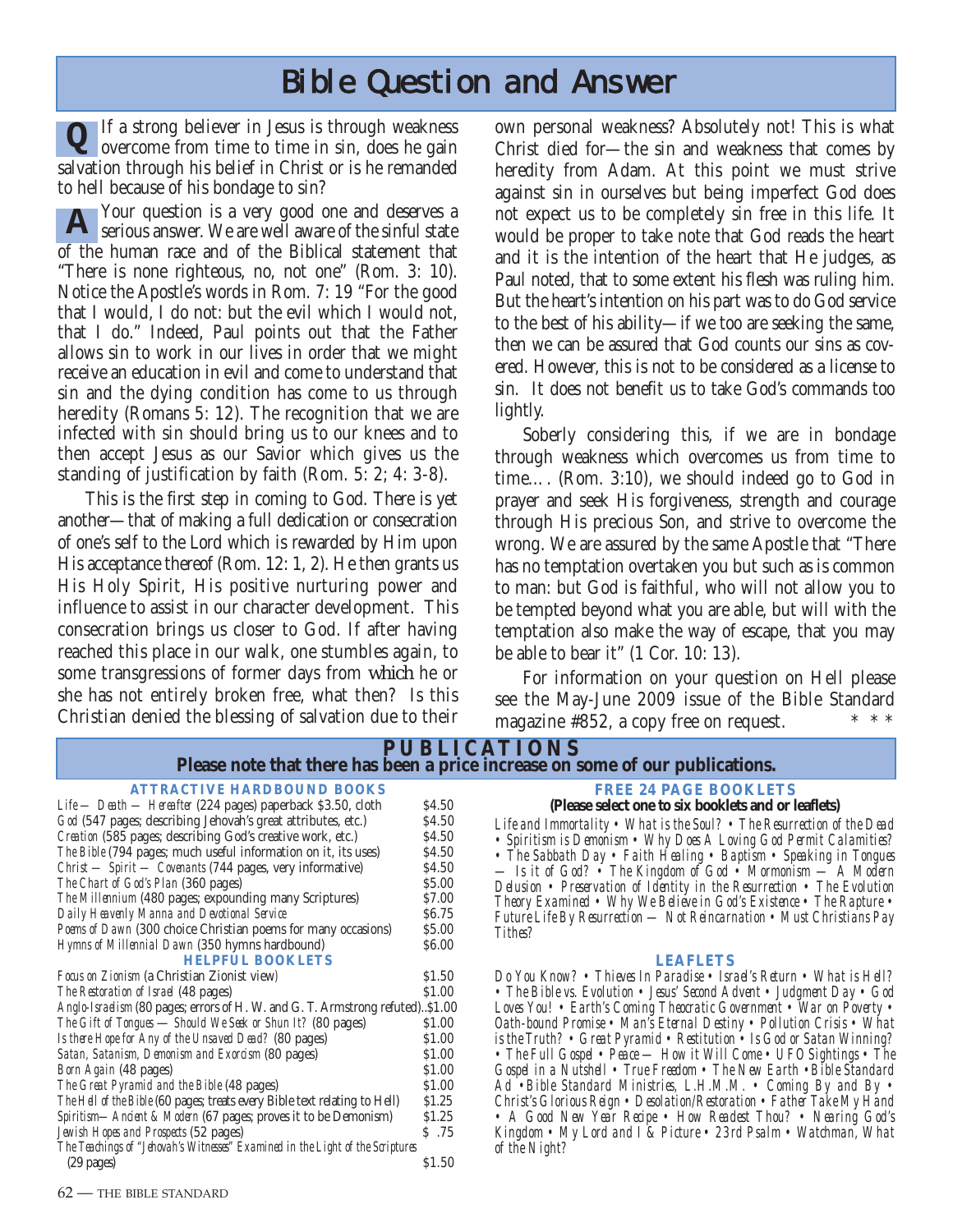### ANNOUNCEMENTS

#### **SERVICES BY VISITING MINISTERS**

#### **Ralph Herzig**

Athens/Nelsonville, Ohio Convention, July 17, 18, 19; Minneapolis, Minnesota Convention, September 18, 19, 20 **Leon Snyder**

Athens/Nelsonville, Ohio Convention, July 17, 18, 19; Minneapolis, Minnesota Convention, September 18, 19, 20 **Donald Lewis** 

Athens/Nelsonville, Ohio Convention, July 17, 18, 19; French Convention, Barlin, July 31, August 1, 2; United Kingdom Convention, Hyde, August 7, 8, 9; Wuppertal, Germany, August 15, 16; Polish Convention, Krakow, August 21, 22, 23; Minneapolis, Minnesota Convention, September 18, 19, 20

#### **John Wojnar**

New Haven, CT, August 16

#### **Thomas Cimbura**

Athens/Nelsonville, Ohio Convention, July 17, 18, 19; Muskegon, MI, August 15; Grand Rapids, MI, August 16; Minneapolis, Minnesota Convention, September 18, 19, 20 **James Shaw**

Cabool, MO, August 8; Mustang, OK, September 13

#### **Robert Steenrod**

Athens/Nelsonville, Ohio Convention, July 17, 18, 19; Minneapolis, Minnesota Convention, September 18, 19, 20 **Daniel Herzig**

Athens/Nelsonville, Ohio Convention, July 17, 18, 19; Lauderdale Lakes, FL, August 2; Minneapolis, Minnesota Convention, September 18, 19, 20

#### **Jon Hanning**

Athens/Nelsonville, Ohio Convention, July 17, 18, 19; West Frankfort, IL, August 2; Cabool, MO, August 3; St. Louis, MO, August 4, 5; Indianapolis, IN, August 6; Grand Rapids, MI, August 7; Whitehall, MI, August 8; Muskegon, MI, August 9; Detroit, MI, August 22; Minneapolis, Minnesota Convention, September 18, 19, 20

#### **2009 LHMM CONVENTIONS**

#### **United States:**

*Athens/Nelsonville, Ohio, July 17, 18, 19; Minneapolis, Minnesota, September, 18, 19, 20*

**France:** All conventions in Barlin

*Summer: July 31, August 1, 2; Fall: October 31, November 1*

#### **Germany:**

*Diez, October 9, 10, 11*

#### **Nigeria:**

*Akwa-Ibom State, August 28, 29;*

*Ibadan, Oyo State, October 23-25; Abia State, November 27-29*

#### **Poland:**

*Bydgoszcz, July 11, 12, 13; Leszno, July 14, 15, 16; Gliwic, July 17, 18, 19; Susiec, July 21, 22, 23; Krakow, August 21, 22, 23*

#### **Ukraine:**

*Lwow, August 14, 15, 16*

#### **United Kingdom:**

*Hyde, August 7, 8, 9; Sheffield/Barlborough, October 24 and 25*

#### **EVANGELISTS' SERVICES**

**Kevin Brown**

Cincinnati, OH, September 6; Detroit, MI, September 26 **David F. Hanning** Cincinnati, OH, August 16 **David Lounsbury** Pittsfield, MA, August 9 **Ainsley Maine** Springfield, MA, August 2 **Walter Markiewicz** Moscow, ID, July 11, 12 **Roger Mullen** Boston, MA, August 23 **Richard Piqune** Independence, KS, August 23 **Harold Solomon** Roanoke Rapids, NC, July 1; Reidsville, NC, July 26; Iuka, MS, August 14; Marietta, GA, August 16; Reidsville, NC, September 13; Roanoke Rapids, NC, September 30 **Timothy Suraci** Carlstadt, NJ, August 2 **Lawrence Williams** Erie, PA, July 12; Athens/Nelsonville, OH August 23; West Frankfort, IL, September 27 **Michael Williams**

Derry, PA, July 26; Columbus, OH, August 16; Erie, PA, September 13

#### **ATHENS/NELSONVILLE, OHIO CONVENTION JULY 17, 18, 19, 2009**  OHIO UNIVERSITY INN AND CONFERENCE CENTER. 331 RICHLAND AVENUE, ATHENS, OHIO, 45701

**Telephone: (740) 593-6661**. Room rates, \$79.00 plus 12.75% tax. Ask for the Laymen's Home Missionary Movement room rates when making your reservation; deadline July 1, 2009. Some of the local brethren will be available for transportation to and from the Columbus, Ohio Airport. Contact K. Brown, the class secretary at 740-969-3717 with the pertinent information such as name of airline, arrival and departure times. There will be a hymn sing in the afternoon after the convention.

#### **MINNEAPOLIS, MINNESOTA CONVENTION SEPTEMBER 18, 19, 20, 2009** HILTON GARDEN INN, 1975 RAHNCLIFF COURT, EAGAN, MN 55122

Make reservations directly with the hotel at (651) 686-4605 or (800) 500-4232. Ask for Bible Standard Ministries' room rate. Reservation deadline is August 18, 2009 for the special flat rate of \$85.00 for double occupancy and \$10.00 for each additional person. Children under age 18 stay free with an adult; 24-hour free shuttle service to and from Minneapolis International Airport.

Coordinators: P. Lewis (763) 574-1186 and B. Carlson (952) 922-6143.